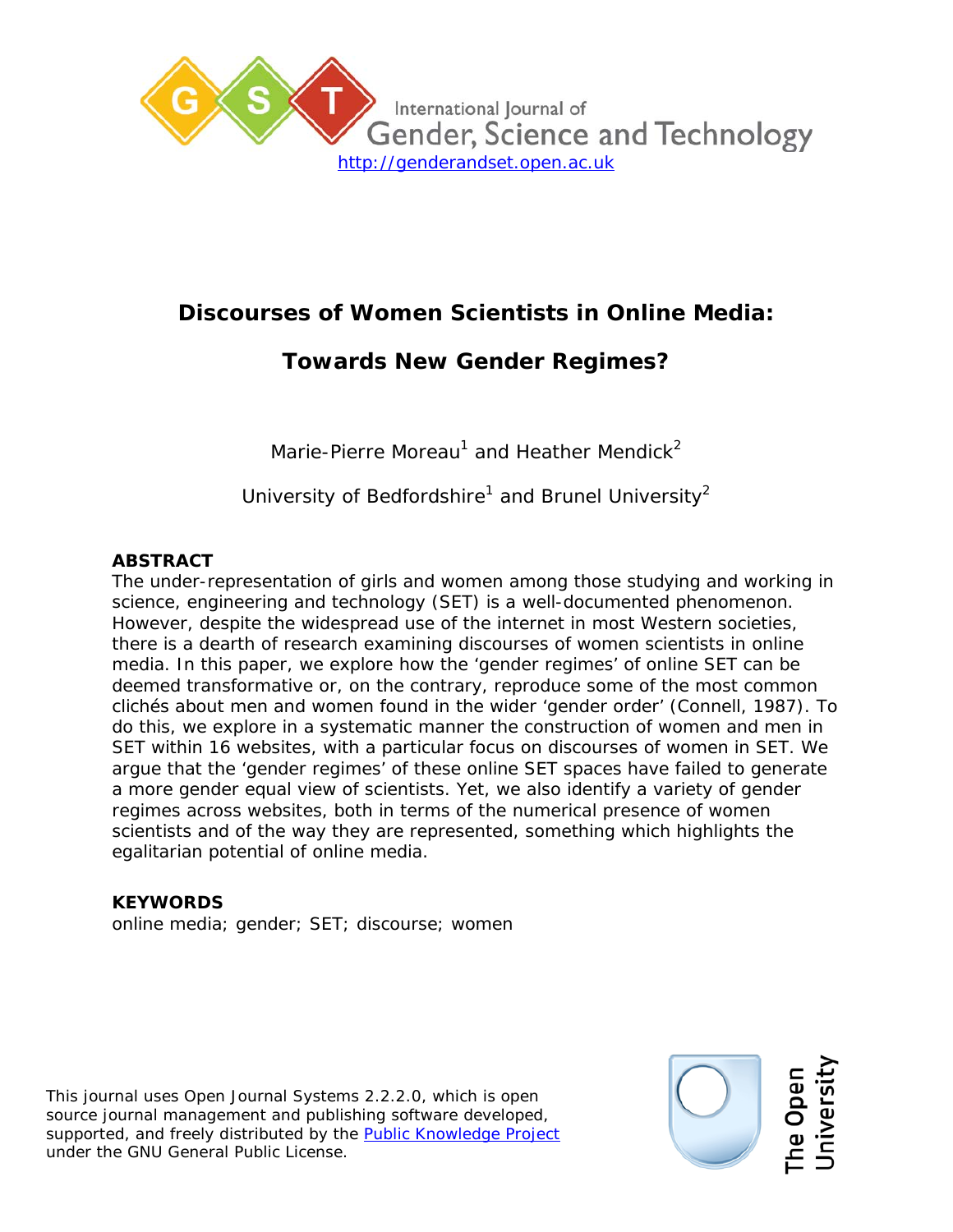## **Discourses of Women Scientists in Online Media:**

## **Towards New Gender Regimes?**

#### **INTRODUCTION**

In the UK, as well as in most European countries, girls and women are underrepresented among those studying and working in science, engineering and technology (SET). $<sup>1</sup>$  $<sup>1</sup>$  $<sup>1</sup>$  This is particularly the case in areas such as physics,</sup> engineering and computing (Danielsson, 2009; European Commission, 2009; Murphy and Whitelegg, 2006 ; Phipps, 2008; Walker, 2001). Moreover, women who study a SET subject at university are less likely to take-up employment in this area following graduation and their proportion decreases sharply in the more senior positions (UKRC, 2010).

Previous research has evidenced that the take up of these subjects by girls and women and of SET-based jobs is constrained by a range of structural and cultural factors, with a growing body of literature exploring how the media play out in this process (e.g., Archer and Francis, 2006; Mendick et al., 2008a; Mendick et al., 2008b; Whitelegg et al., 2007). Some of this work has specifically focused on media 'discourses' (Foucault, 1972) of gender within SET and highlighted the tensions between doing science and 'doing' femininity (Flicker, 2003; Haran et al., 2007 ; Kitzinger et al., 2008a, 2008b). However, this work has focused on 'traditional media', a term we use here to refer to those media which existed prior to the digital age, including film, television, radio, and newspapers, with only a few studies exploring discourses of gender in online media (e.g., Carstensen, 2009; Mateos de Cabo et al., 2011). This dearth of research contrasts with the centrality of the internet within late modern societies, with a large proportion of the UK and wider European population now internet users (Internet World Stats, 2011).

By online or 'new media', we mean both traditional media now available on the internet and a range of new genres which are part of 'Web 2.0', such as weblogs (or 'blogs'), wikis (e.g., Wikipedia), social-networking sites (e.g., Facebook) and photograph and video sharing sites (e.g., Flickr and YouTube). The rise of online media has been commonly associated with many societal changes. On the one hand, online media are often deemed to be responsible for the early exposure of young people to violent and/or sexualised images, and to threaten privacy and safety due to the online posting of personal data. On the other hand, a more optimistic line of argument has been that online media can facilitate freedom of expression through the global circulation of knowledge, broaden participation in media production and, ultimately, contribute to a more democratic society (Turkle, 1995). Some feminist scholars have challenged the, often implicit, association between accessing or producing internet content and masculinity (Spender, 1985). Yet, recent trends suggest a shift away from male domination: in terms of access, recent, global figures show that, among young people, girls have caught up with boys and that the majority of blogs are now those written by women, although the most frequently read blogs are written by men (Herring et al. 2004; Hesse, 2008; both cited in Carstensen, 2009). Despite this online female presence, some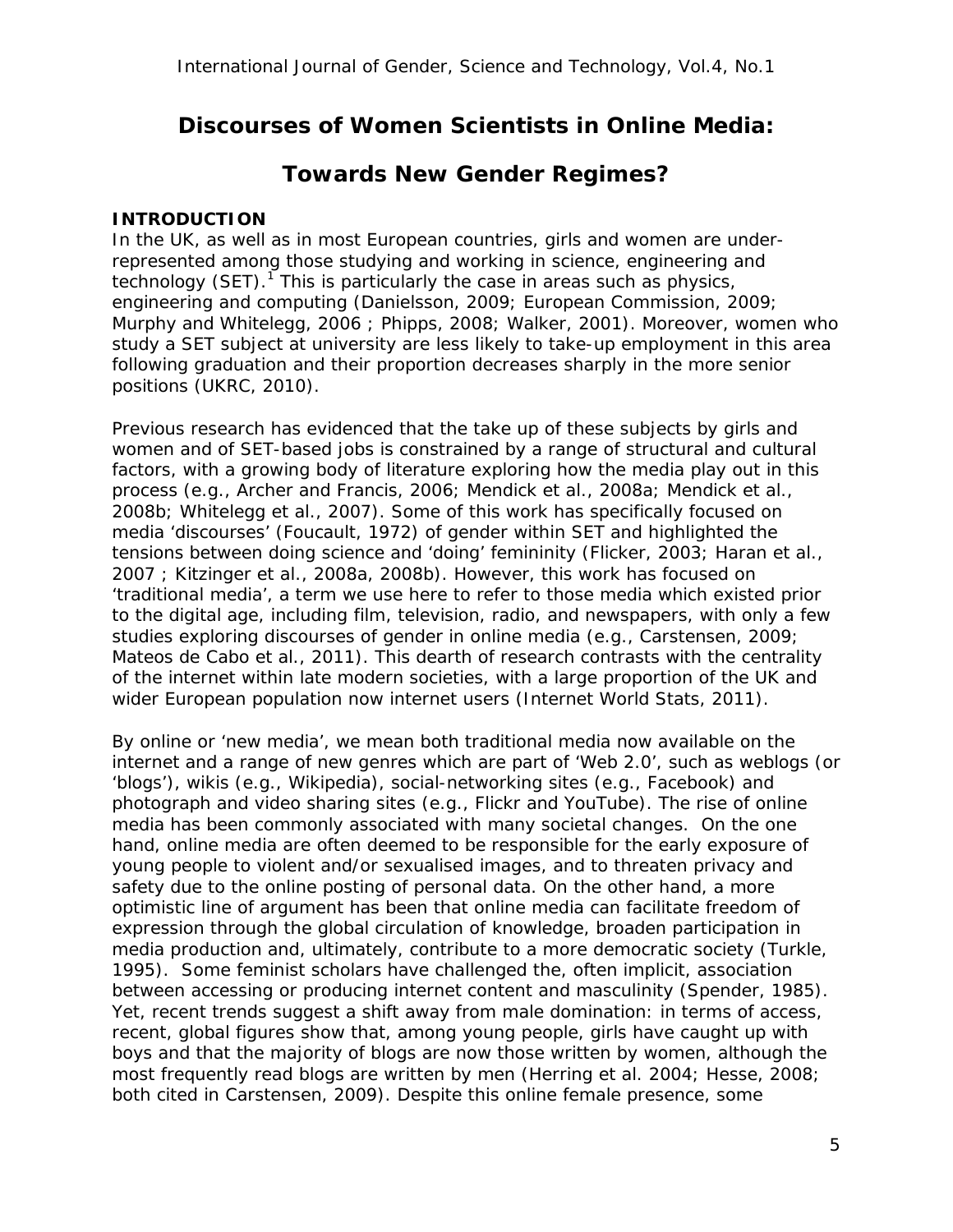feminists have argued that online media contribute to the reproduction of traditional views about men and women (Kendall, 2002; Leathwood and Read, 2008; Mateos de Cabo et al., 2011). Yet, others have suggested that cyberspace has potential for a more equal or a gender-free society (Haraway, 1991), for example, because people can take on new identities which are not always connected to their 'offline' gender identity (Turkle, 1995) or because of the opportunities the internet offers for feminist politics (Floyd et al., 2002; Royal, 2009). Whether or not it is argued that the effects of online media are negative (Boseley, 2010; Livingstone and Haddon, 2009) or positive (Gee, 2007; Johnson, 2006), it is clear that the relationship between online media and gender arrangements is complex. As argued, for example, in a previous issue of this journal, gender remains strongly, socially significant in Web 2.0. However, individuals can experiment online with gender identities in a way which is not always possible in the 'offline' world [\(Carstensen, 2009\)](http://genderandset.open.ac.uk/index.php/genderandset/article/view/18).

In this contribution, we want to explore this line of argument and look at how far the 'gender regimes' of online SET spaces can be deemed transformative or, on the contrary, how far they reproduce some of the most common clichés about men and women found in the wider 'gender order' (Connell, 1987-see definition in the next section). We give particular attention to discourses of women in SET as they are more likely than men to occupy dominated positions. To do this, we draw on the findings of a small-scale research project which took place between December 2009 and March 2010, which was funded by the United Kingdom Resource Centre for Women in SET (UKRC). This was the first study conducted in the UK exploring in a systematic manner the construction of women and men in SET within online media and how these constructions interact with young people's constructions of SET fields and people who work in them. In this article, we focus on the former aspect of this study. After a presentation of the theoretical framework and methodology in use, we look at the quantitative presence of women in online SET, before discussing some of the 'discourses' (Foucault, 1972) of gender in online SET identified in our study.

#### **THEORETICAL FRAMEWORK AND METHODOLOGY**

This study is informed by a social constructivist theoretical framework, with particular reference to feminist poststructuralist theories. We draw on a definition of gender as 'relational'. According to this approach, the binary opposition between men/the 'masculine' and women/the 'feminine' and the hierarchy between these categories are socially constructed (Acker, 1992; Le Feuvre, 2003). The concepts of 'gender regime', understood as 'the state of play in gender relations in a given institution' (Connell, 1987: 120), and of 'gender order', understood as the wider gender arrangements in place at societal level, are central to this paper. Drawing on the distinction between these two concepts operated by Connell, we argue that each website can be read as having a gender regime of its own, each of these more or less egalitarian and more or less inclusive of different types of masculinities and femininities. This distinction opens some space to understand that regimes of gender at a meso-social level cannot be comprehended as simple reflections of the wider gender arrangements in place at a societal level, and can even subvert these, although they are constrained by this wider context.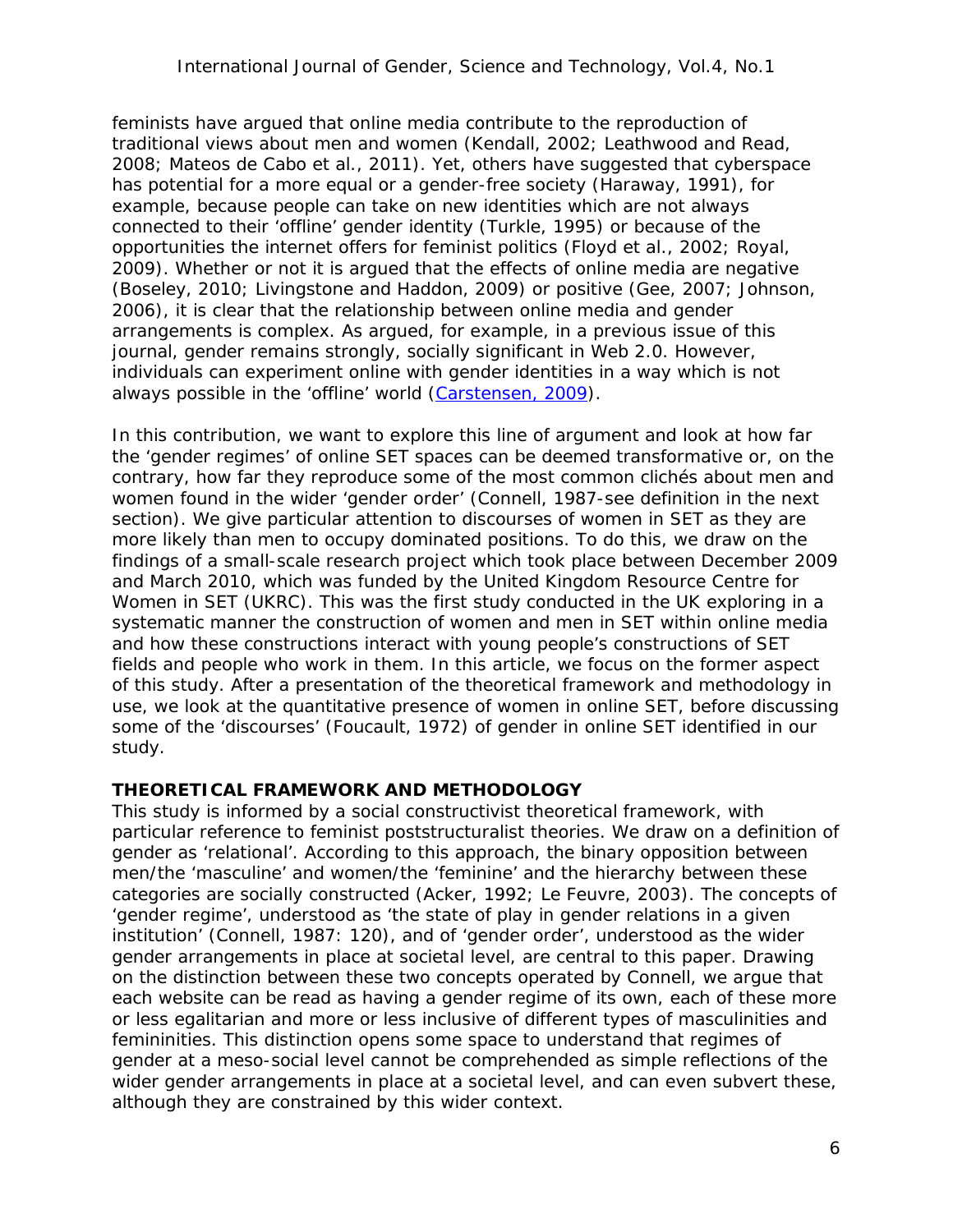This approach also foregrounds the concept of discourse. In this paper we draw on a definition of discourse as a view of the world which *constructs* the phenomena of which it speaks rather than *reflecting* them (Foucault, 1972). In other words, we see discourses as performative rather than descriptive (Litosseliti, 2006). Discourses are also not passively 'absorbed', but negotiated and, sometimes, resisted. This implies that, in relation to online media, there is always room to redeploy or subvert the dominant discourse, sometimes in the same space (for example, when 'readers' are able to comment on a journalist's article), although we acknowledge that imbalances of power imply that all individuals do not have similar resources to challenge dominant discourses or transform minority discourses in so called regimes of truth (Foucault, 1972).

This approach also draws on earlier work by Stuart Hall which helped to recognise the complexity of the way individuals 'read' texts (1973). As noted by Hall: 'Though we know the television programme is not a behavioural input, like a tap on the kneecap, it seems to have been almost impossible for researchers to conceptualise the communicative process without lapsing back into one or other variant of low flying behaviourism' (Hall, 1973: 5). This argument is also foregrounded by Valerie Walkerdine (2007), when she notes the polarisation of debates on media 'effects', between those who claim a direct causal relationship between representations and behaviours and those who seek to deny all such effects. Thus, although our focus is on online images and texts, we do not assume a direct effect on individuals who 'read' these texts, although we do see them as constraining the cultural resources available to think about gender and SET. In the context of online media, this process of 'encoding-decoding' (Hall, 1973) is further complicated by the increased blurring between production and consumption/use of content, and between professional and amateur authorship. This blurring has been summarised with the use of the words 'produser' and 'prosumers' to describe the hybrid position which we all occupy in this context (Bruns 2007, cited in Wakeford and Cohen, 2008; Gee and Hayes, 2010).

This paper is part of a wider study consisting of two streams of data collection and data analysis: an analysis of online discourses of gender within SET, based on 16 websites and an analysis of the way individuals (re)produce these discourses in their narratives, based on six individual interviews with web producers and six group interviews with 32 web users. The 16 websites were selected on the basis that they were informational, with a large audience and mostly UK-based, although some websites with a distributed global authorship and with a significant audience in the UK were included. A second criteria related to the inclusion of some general and science-specialist, professional and amateur, 'traditional' and Web 2.0 websites. Half of the sixteen sites were large generalist websites and half were science-specialist websites. Five of the generalist sites were tied to 'traditional media' and three were key Web 2.0 sites. The eight science-specialist websites were a mix of science journalism sites tied to 'traditional' media, other specialist science education sites and 'amateur' blogs and forums.<sup>[2](#page-19-1)</sup> More generally, we aimed to construct a sample including websites with a variety of styles and content.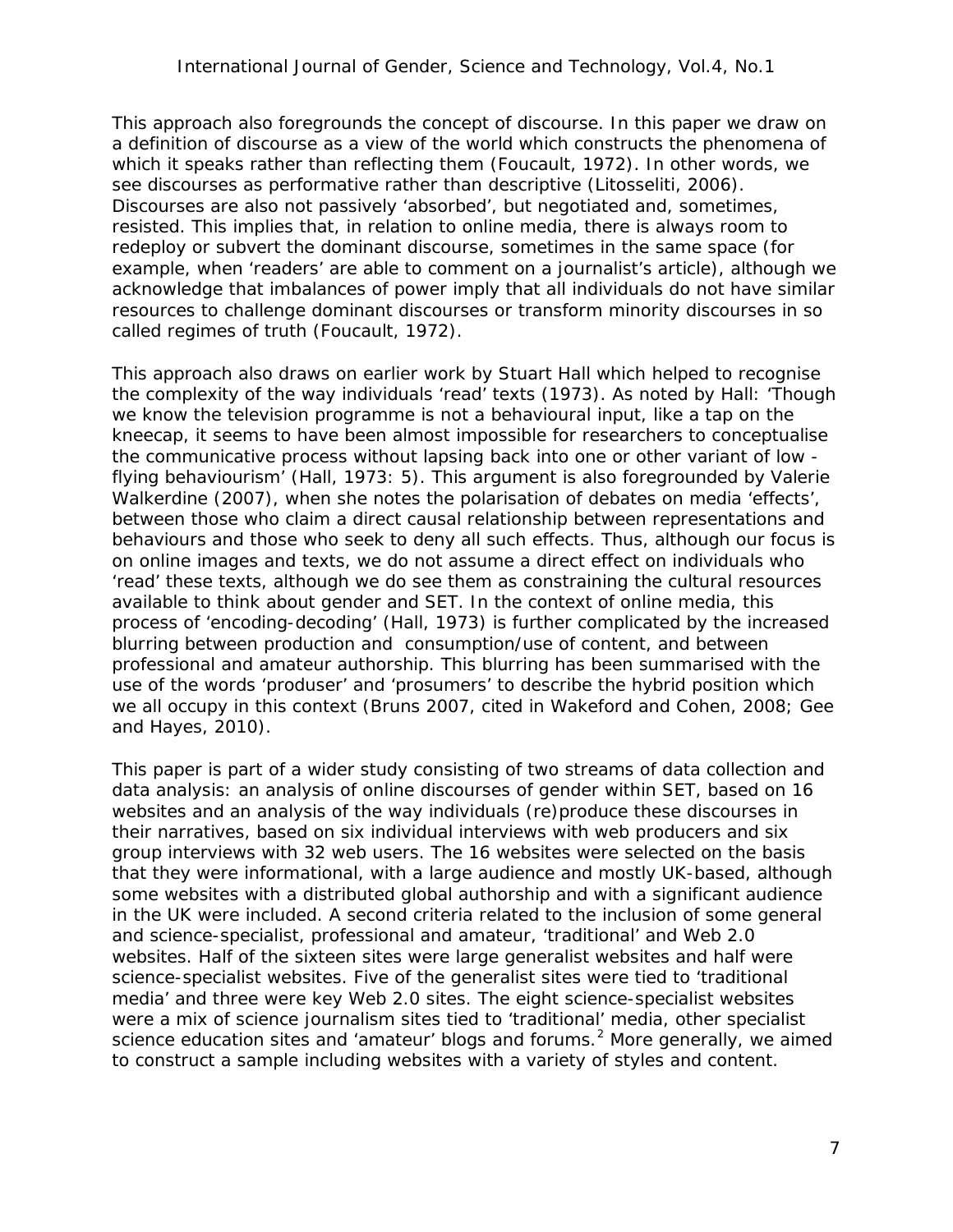Time constraints and the amount of data available on most websites, meant we could only sample a small section of the content of each of these websites. In selecting the sample material, we focused on recent and popular content, while also including some less used parts of sites which were particularly relevant to issues of gender and SET. The method used to sample particular pages had to be tailored to each website because of the variety of styles and formats of each website. On generalist sites, we used searches and sitemaps to identify areas dealing with SET. For the Web 2.0 sites, we isolated small 'sections' of the websites which enabled us to compare representations of women and men in SET. On the science-specialist sites, we began with the most recent and/or most prominent material. However, we prioritised website-only content and supplemented this with other material that was particularly useful to our focus on women and men in SET, such as the New Scientist's Big Wide World blogs, and posts from six recent science graduates on life after university. When we looked at articles which allowed the inclusion of comments, we analysed both the 'primary' text and user comments.

The website analysis can be broadly described as qualitatively-oriented content analysis. As the division between qualitative and quantitative methods can be problematic (Oakley, 2000), we combined a counting exercise with the collection of qualitative data about the representations of those doing SET within our sample. Using an analytical grid, we monitored all occurrences of men and women doing SET and noted key features of each representation including aspects of appearance and personality, SET area, reason for inclusion in the website, and any markers of status, social class, ethnicity and age. As far as they were applicable, we included the categories employed in earlier work on 'traditional media' (Kitzinger et al., 2008a) in order to facilitate comparisons between representations in print and online media. This dual approach allowed us to quantify the presence of men and women in online SET spaces and to identify which discourses of women scientists are produced through the interactions between authors and readers.

This methodology raised two main challenges. First, it required a working definition of science/a scientist. Although rarely stated explicitly, the definition of a scientist varies significantly across websites. For example, on sites based largely around peer-reviewed articles, the definition of a scientist tended, in effect, to be narrower than on more informal journalistic sites. This is further complicated by the fact that fields of activity such as science policy, outreach, journalism, academic research, private research and management often overlap and people sometimes move between these categories during their career, as well as by the nature of online media. Just as the internet is taking journalism out of newsrooms and newspapers and blurring distinctions between amateur and professional journalists, it is taking science out of laboratories and textbooks and blurring distinctions between amateur and professional scientists. As Donna Haraway observed, albeit at a time which predated the explosion of internet use: 'All the actors in technoscience are not scientists and engineers ... Perhaps most important, technoscience should not be narrated or engaged only from the points of view of those called scientists and engineers' (Haraway, 1997: 50). Similarly, Bruno Latour draws attention to the large number of people involved in 'technoscience' and suggests 'tracing an empirical and variable limit' between those on the 'inside' and the 'outside' (Latour,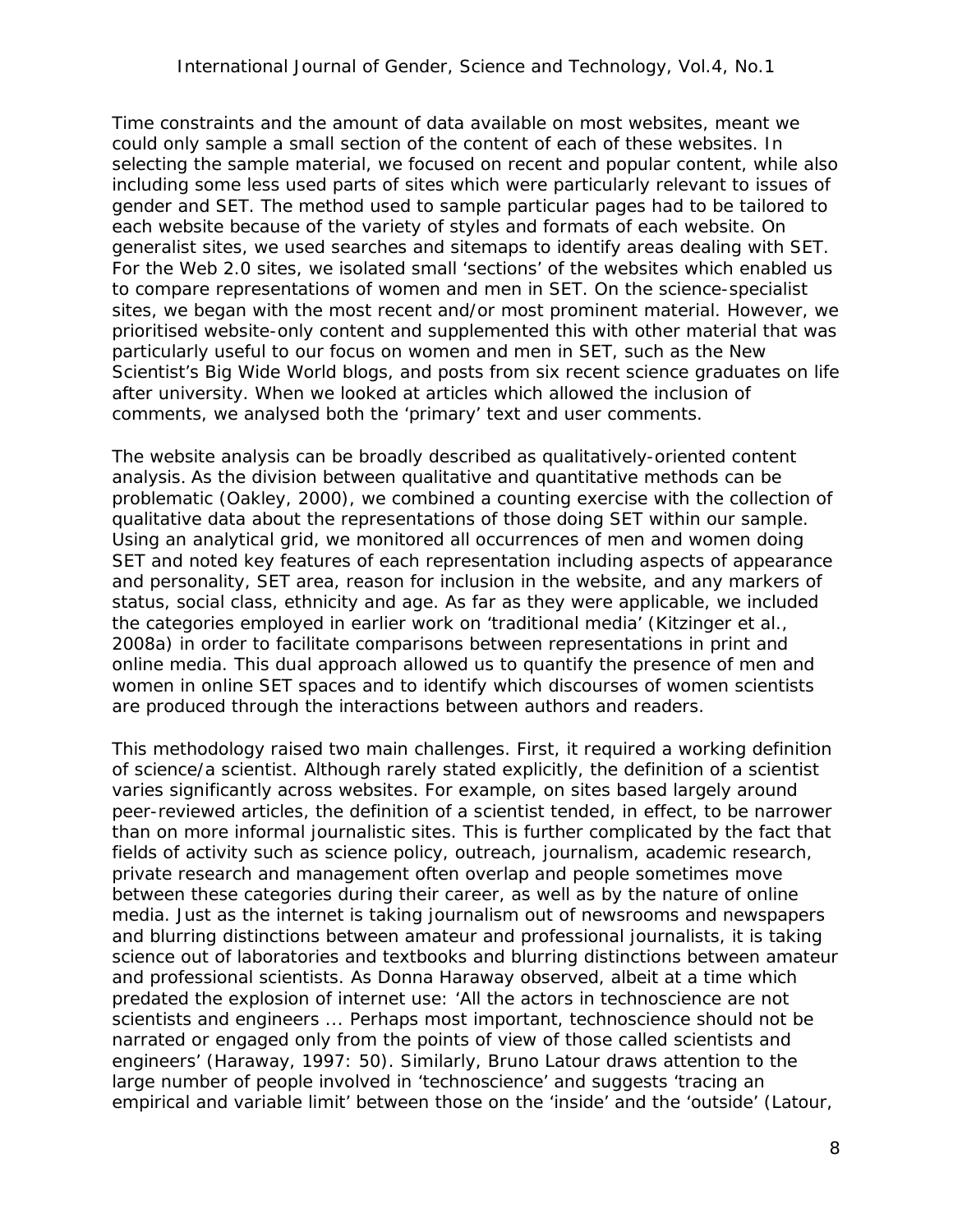1987: 159). Moreover, in practical terms, even if a definition could be agreed upon, websites do not always include sufficient information to establish whether or not a person can be identified as a 'scientist'. As a result, we opted for an open definition, ethnographically oriented, in tune with the meanings in use on each website. A second challenge related to the variety of formats of websites, which meant that a uniform approach to sampling and data analysis was not viable. In a world increasingly differentiated, we realised that this diversity had to be incorporated into the methodology of a research project seeking to explore online territories. The methodology was thus tailored for each website, as discussed above, and each website read as a case study, providing empirical evidence on the gendered constructions of men and women in SET within its gender regime.

#### **DISCOURSES OF WOMEN SCIENTISTS IN ONLINE MEDIA**

#### *The Muting Of Women's Voice In Online SET*

A key feature of online SET spaces relates to the scarce presence of women doing SET. Women represented a minority of named SET participants on all the websites we analysed, with, however, some important variations across websites. On some sites, we found no occurrence of women in SET at all (but many references to men in SET). Examples of the latter include the RichardDawkins.net website, where all of the 14 people in SET identified on the sampled pages were men, as well as the Channel 4 website, where all of the 29 mentioned on the sampled pages were men. One striking example of this exclusion, taken from the Channel 4 website, is of particular interest. This website included a collection of articles in which scientists were able to contribute ideas to tackle climate change ('Ten ideas to save the planet'). It was claimed on the website that they had emailed 'hundreds of scientists across various fields of expertise to sound out their opinions'. Scientists' answers were described as 'a tsunami of technological thought, which we've been struggling to keep up with'. Despite this, no woman scientist was named in the sampled segments of this collection, apart from an anecdotal reporting of an unnamed female lecturer who had written to say that she would like to circulate the call to doctoral students in her department. On other sites, women represented a significant proportion of those doing SET (for example, the Natural History Museum website, where, out of 25 individuals doing science, 10 were women).

When women were present, their presence was also often characterised by what we call the 'muting of women's voices' (Mendick and Moreau, 2010). Apart from their relative absence from sites, discussed above, this took two major forms. One was the use of pictures of unnamed women, to illustrate a text. An example of this common pattern was provided by the English-language Wikipedia entry on Scientists. A range of pictures were included on the right-hand side of the page, next to the text. The first picture was of a group of white-coated scientists, mostly women, conducting laboratory work. This was a muted presence: the scientists were not named and looked very similar, both in terms of their appearance and of what they were doing. The other pictures on the same webpage all consisted of individual close-ups of named and well-known male scientists. A caption under most of these portraits highlighted their contribution to science. A second form taken by this muting of women's voice was when women scientists were present as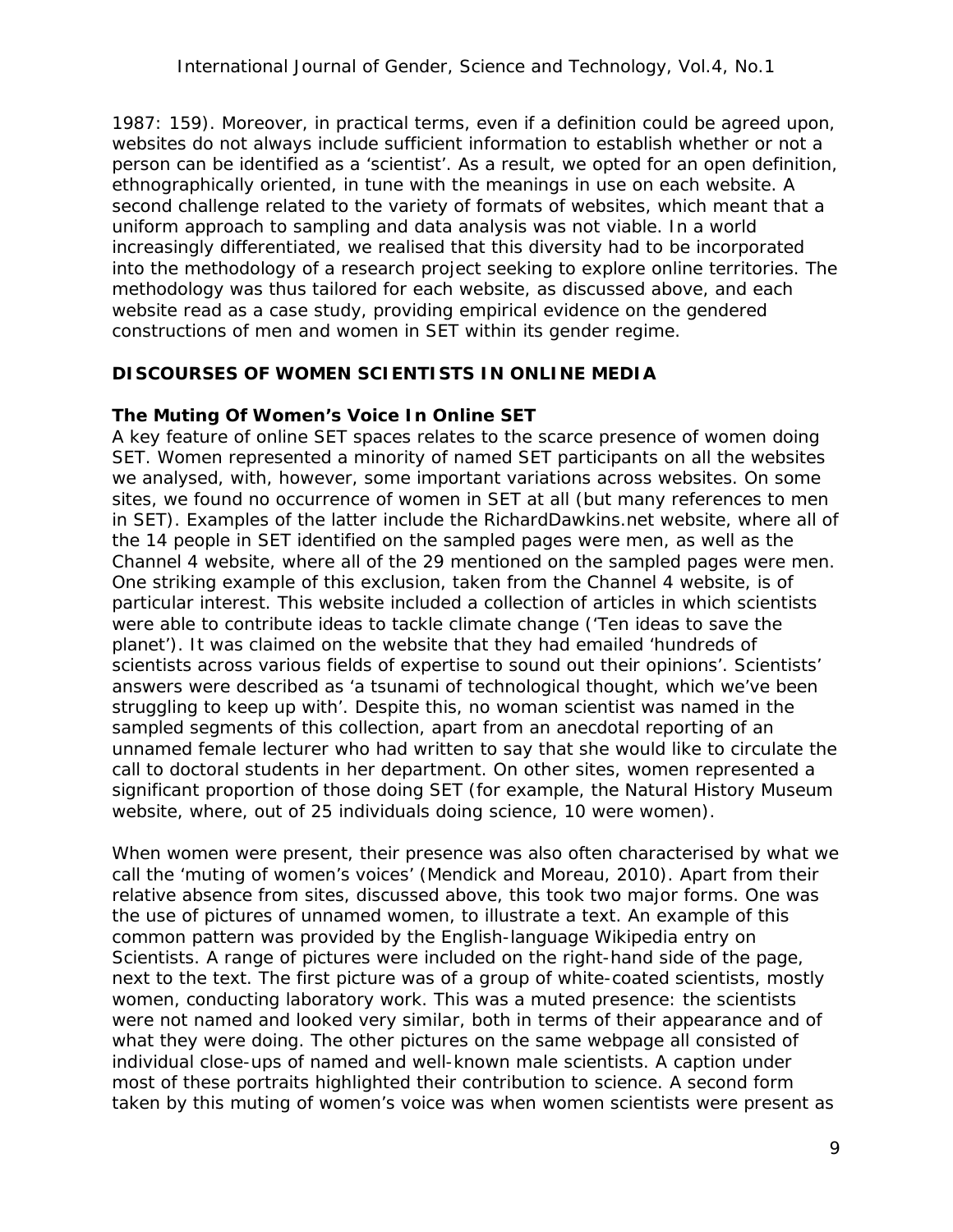journalists or communicators, and used to present people's (mainly men's) work rather than their own. This means that while they voiced SET developments, their own voice as SET participants was muted. A notable example of such a woman talking about science, taken from the BBC website, is Aleks Krotoski (a psychologist and the presenter of *The Virtual Revolution*, a BBC broadcast about the World Wide Web). Similarly, in the articles/blogs from the New Scientist homepage which we analysed, women were disproportionately represented as science journalists versus scientists. It could be argued here that this trend of using scientists as communicators is not specific to women, as exemplified for example by the popular figure of Brian Cox. $3$  However, in contrast with men, women doing SET were disproportionately represented as communicators. Besides, in the case of men scientists such as Brian Cox, their status as scientists remained foregrounded, suggesting a construction as scientists doing media work rather than as scientific communicators.

Although this muting of women's voices established a link between women and SET, it also risks reinforcing oppositions between women and men, associating them with beauty and intellect respectively, thus drawing on an opposition between body and mind that is deeply rooted in Western conceptions of science (Lloyd, 1993). Similarly, the use of women to present other people's voices establishes a connection between women and science, yet, risks reinforcing the position of women as communicators, educators and more generally, transmitters of knowledge, while men continue to be associated with knowledge production. However, it needs to be acknowledged that, while the distinction between knowledge production and transmission may serve a heuristic purpose, these are not completely independent processes. Thus, through their voicing of discourses of science, women are also potentially in the position, to some extent, to 'articulate' new discourses (Hall, 1986).

#### *The Peripheral Positioning Of Women Doing SET In Online Spaces*

Our analysis of online spaces also evidenced the peripheral and subordinate positioning of women scientists. In particular, women are more frequently featured as students or early career scientists, with men more likely to be in more established positions, as senior researchers or national/international experts. For example, on the New Scientist's website, mentions of men in SET significantly outnumbered those of women in SET. However, the Big Wide World bloggers featured on this website (all young 'becoming' scientists) included four women and only two men. Further evidence of this subordination was provided by an analysis of 57 of the Diet Coke and Mentos 'experiments' which could be viewed at the time on YouTube. Women did not only represent a tiny minority of those featured, but were, with only two exceptions, taking passive roles (mainly as victims of a prank), while men were overwhelmingly taking active roles as experimenter, prankster, coke bomber or camera operator, in line with commonplace binary oppositions, which associated the passive with the feminine, and the active with the masculine. Similarly, in the articles we looked at on the New Scientist website, 12 out of 32 male scientists' names were hyperlinked to their homepages, while neither of the two women's names were. This is in line with Silverberg's comments on the CBS website of the US mathematics-solves-crime *Numb3rs* TV series. Only three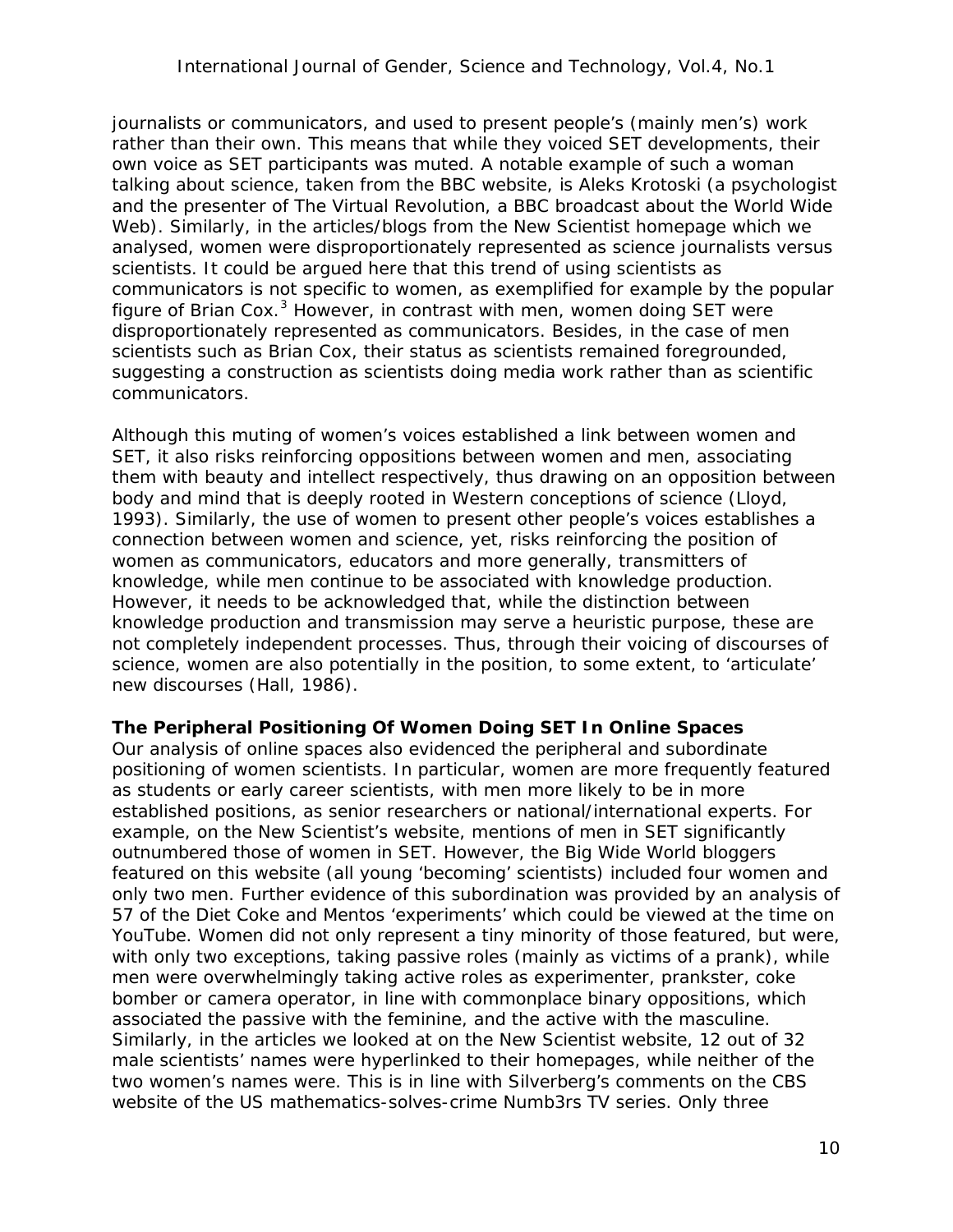characters did not have a character profile on the website during season two, including the two main female characters in the series (Silverberg, 2006). This is particularly problematic since going from one hyperlink to another is a key way that people navigate the internet and, in the case of online SET, this limits the opportunities to access more information about the work of women in SET and limits the possibility of what we call 'matrilinear websurfing' , whereby women, as well as men, can be tracked through the world wide web**.** Such subordination was also reflected in the common practice of referring to the relationships women in SET had with others, in particular with men scientists. As we have argued elsewhere in the case of mathematicians, this risks being read as suggesting that women owe their success and position to the support of another (male) scientist, whether a father, a partner and/or a collaborator (Moreau et al., 2010). This pattern overlapped with the locating of women scientists in the private sphere, to which we return later.

#### *Discourses Of 'Feminine' Science Or The Clichéd Constructions Of Women Scientists In Online Spaces*

Our analysis also revealed a strong association between women scientists and cultural constructions of SET as 'feminine' in online spaces. One aspect of this related to the concentration of women in sections of websites which were specifically dedicated to them, in contrast with their absence from mainstream websites or web pages. This also reflected the construction of femininity as 'special' and 'marked', while masculinity, like science, appeared as universal and 'genderfree'. The Wikipedia website provided an illustration of this point. Thirty-one out of the 32 scientists named on the Scientists entry of Wikipedia were men (the one woman named was Mary Somerville). Similarly, out of the 22 scientists who appeared in rotation on the Wikipedia Science portal, only two were women (Rosalind Franklin and Maria Mitchell). Yet, Wikipedia also included a specific entry on 'Women in science'. The use of this particular wording, rather than 'Women Scientists' is problematic as it reproduces the gendered binary between 'doing science' and 'being a scientist' (Archer et al, 2010), with women associated with the former category. In contrast, the absence of an entry on Men in Science or men scientists, reproduced their unmarked positions as men and, again, the default association between masculinity and science. Furthermore, there was a significant male presence in the Wikipedia entry on Women in Science, as their relationships with other men (partner, father, collaborator, and often scientists themselves) were routinely mentioned. More evidence of the marking of women scientists as women was provided on Twitter: while Ada Lovelace attracted an enthusiastic following on Twitter (second only to Richard Dawkins, among the six people we sampled), nearly all tweets featuring her remarked about being a woman programmer and/or seeking to use her person to promote women in technology.

The emergence of online spaces for 'women in science' and attempts to acknowledge the work of women scientists as well as men scientists are partly the positive outcome of years of campaigning for women's rights in general and for women in SET in particular (Phipps, 2008). They are also made possible by the different editorial practices within online media and by the expansiveness of web space whereas, for 'traditional media', editorial and space constraints tend to be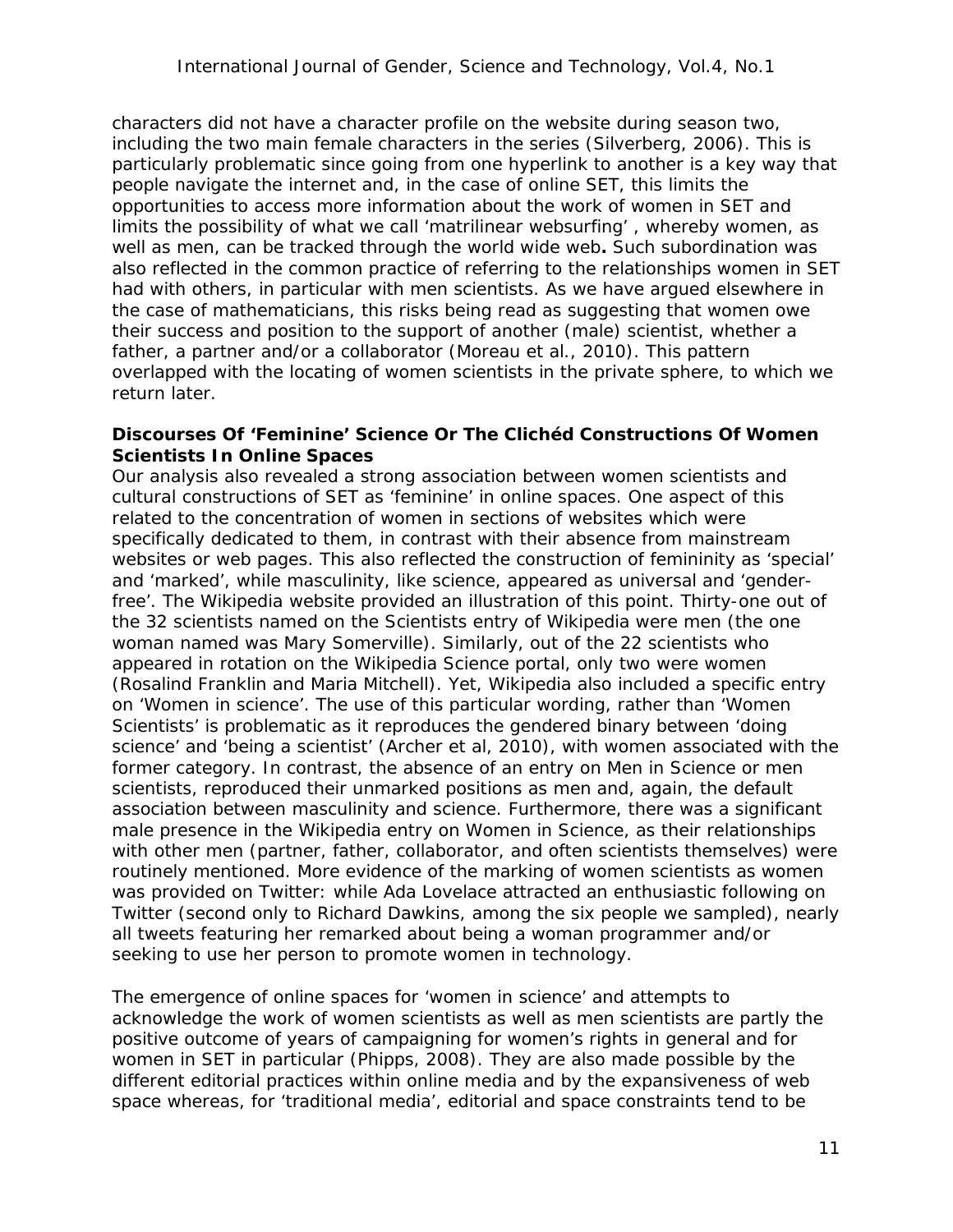more restrictive. However, the marking of women scientists as gendered and of their work as women's work remains (Damarin, 2000), while the relationship between masculinity and doing science work is often left unquestioned. Thus, women's exclusion from the general articles about science and scientists, on websites such as Wikipedia and others, risks perpetuating the masculine default image of scientists and reproducing a view of women scientists as 'specific'.

As well as being concentrated in 'specific' sections of the internet, women were also more likely to be associated with particular domains of science and storylines which are culturally constructed as 'feminine'. One of the YouTube Science and Technology shows we analysed ('Born to be Wild: Tamzin Outhwaite Goes Wild with Dolphins') featured many women scientists, including some in management positions. However, all of them worked with animals and/or children with disabilities, both areas with some connection to caring, an activity predominantly seen as feminine (Skeggs, 1997). On another website (Sky TV), the only woman mentioned on the sampled pages was a psychologist (Clare Wood), who has conducted research on phone texting and literacy. Thus, she was associated with writing and communication, two areas in which women are sometimes seen as performing better than men. More generally, as noted above, we found that women were associated with scientific activities closely tied to traditional female attributes, such as caring, demonstrating empathy towards living beings (human or animal) and as having a 'natural' proximity with the natural world, as opposed to the physical world, which is associated with masculinity. A Guardian article on Jane Goodall, which was analysed for the purpose of this study, provided a further example of this association between women scientists and dominant discourses of femininity. Three of the seven mentions of women scientists identified on the Guardian webpages were found in a single article (a piece about Jane Goodall, which also included some references to Dian Fossey and Birute Galdikas). In that particular case, communication skills and developing relationships, usually considered as feminine traits, may contribute to making primatology and anthropology acceptable areas of work for women, compared with, for example, physics or computer programming. This also echoes previous work on online newspapers, albeit not in relation to SET, which showed the continued stereotyping of women, their linking to designated sections and their concentration in areas considered of 'less importance' (Matteos de Cabo et al., 2011). This clichéd pattern was not shared by all the sampled websites. In the articles on the New Scientist site, women did appear in disciplines beyond the stereotypical image of biological sciences, despite representing only three out of the 35 scientists mentioned.

Feminist scholars have argued that gender is a system of binary oppositions, with activities/attributes described as either masculine, or feminine, and the former usually given more value than the latter. The coverage of Susan Greenfield<sup>[4](#page-19-3)</sup> in the media around the time we conducted this study highlights the use of oppositions between 'good' and 'bad' science/scientists and, sometimes, the disproportionate association between women and the latter category. This opposition has been popularised by Ben Goldacre's Bad Science Blog, in which a category of 'bad' science (broadly: not following the evidence) underpins the text, presumably in dichotomy with 'good' science (or following the evidence), with people being located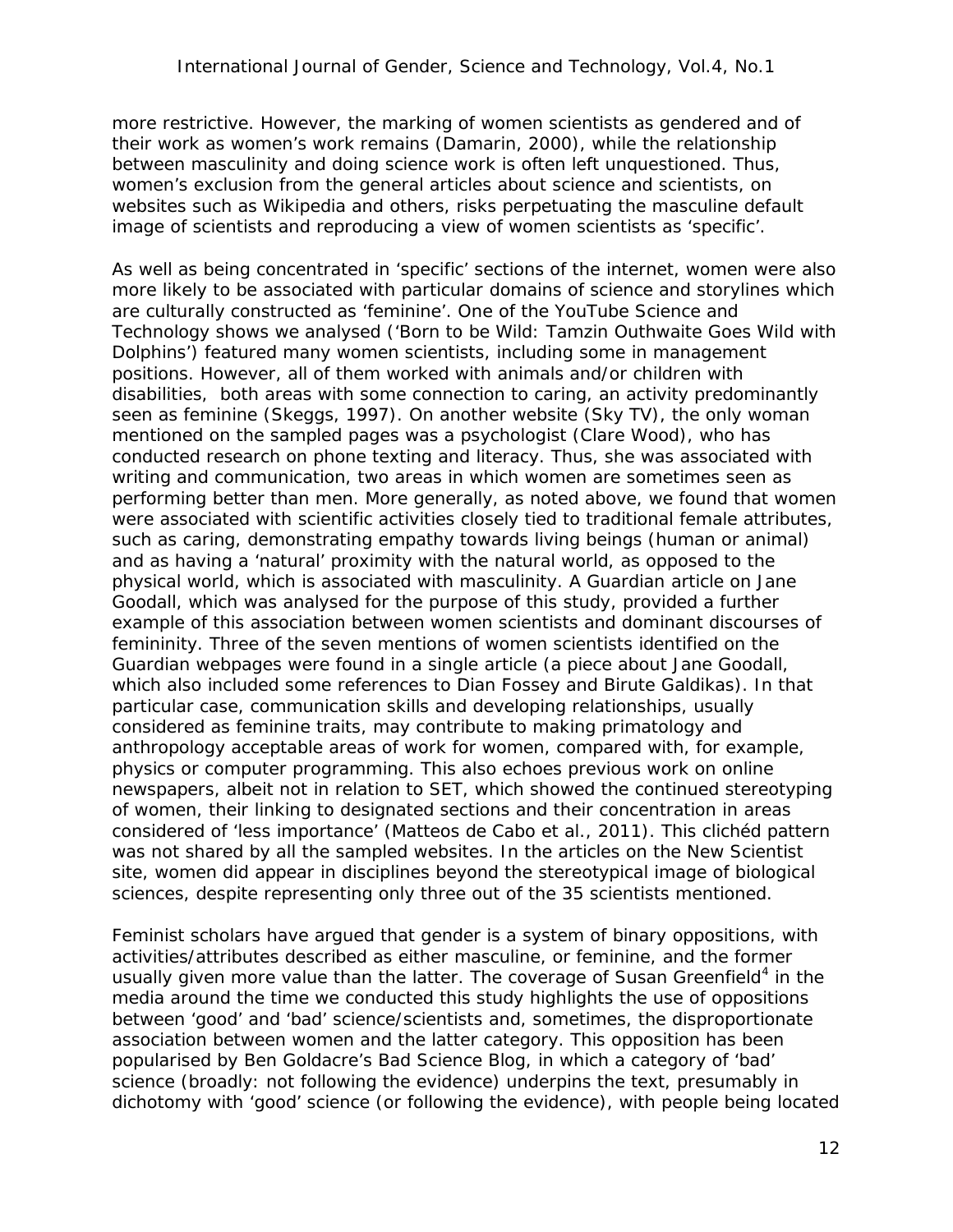in one of these two camps. In the blog entries we sampled from this site, women were disproportionately associated with 'bad' science; three out of four of the women compared to 12 out of 27 of the men. Similarly the Watts Up With That? website, a blog which mainly endorses the view of climate change skeptics, yet presents itself as scientific. This blog also operated around an opposition. This opposition is between people who support the view that climate change is happening and people who seek to expose the 'climategate conspiracy' with the former constructed as failing in their understanding or as dishonest and the latter constructed in heroic terms. Women were more likely to be associated with the former position (i.e. associated with what constitutes 'bad' science from this particular blog's perspective), with three out of four women falling into that category compared to 14 out of 24 men.

Another striking feature was the lack of ethnic diversity among these online figures. Typically, on the New Scientist website, all of the six recent graduates who were 'Big Wide World bloggers' were White. Owing to the low number of women in SET online, it was difficult to draw any firm conclusions about whether or not they are more diverse ethnically than men. However, precisely because of their small numbers, women scientists from minority ethnic groups represented exceptional cases. One such exception was the portrayal of a Black woman on the 'I want to be an ologist' Natural History Museum site. It is however worth noting that on the day we analysed this site, the pages of the five young White scientists in this section described them as 'palaeontologist', 'entomologist', 'mineralogist', or 'botanist'. In the case of the only Black woman among them, her page featured her area of specialism not her job (thus 'zoology" rather than 'zoologist'). Although this has since been amended, there are still some references to 'zoology' (rather than to being a 'zoologist') on her page. This supports our earlier comments on the 'Women in Science' (rather than 'Women Scientists') entry of Wikipedia and on the opposition between 'doing science' and 'being a scientist' (Archer et al., 2010). People with disabilities in SET were invisible, with the obvious exception of Stephen Hawking. More evidence would be needed to generalise such observations, but we suggest that they provide further indications of the default association of science/SET with White middle-class men, also noted in research on 'traditional' media and in research using the 'Draw a scientist test' (Kitzinger et al, 2008a; Whitelegg et al., 2007).

### *The Association Of SET Women With Intimacy And The Body In Online Media*

Compared with men in SET, online accounts of women in SET were more likely to include references to what we can broadly describe as their intimate and private lives, and to their body. This included mention of family circumstances more frequently than is the case for their male counterparts, in line with the wider societal opposition associating men with production/paid work and women with reproduction/the family (Crompton, 1999). The Science Museum website offered some evidence of this in a section on Marie Curie which included lengthy details about her private life and work with Pierre Curie (her husband). The level of detail provided has no equivalent in the descriptions of the private lives of the male scientists presented on the same website. Further, the picture illustrating this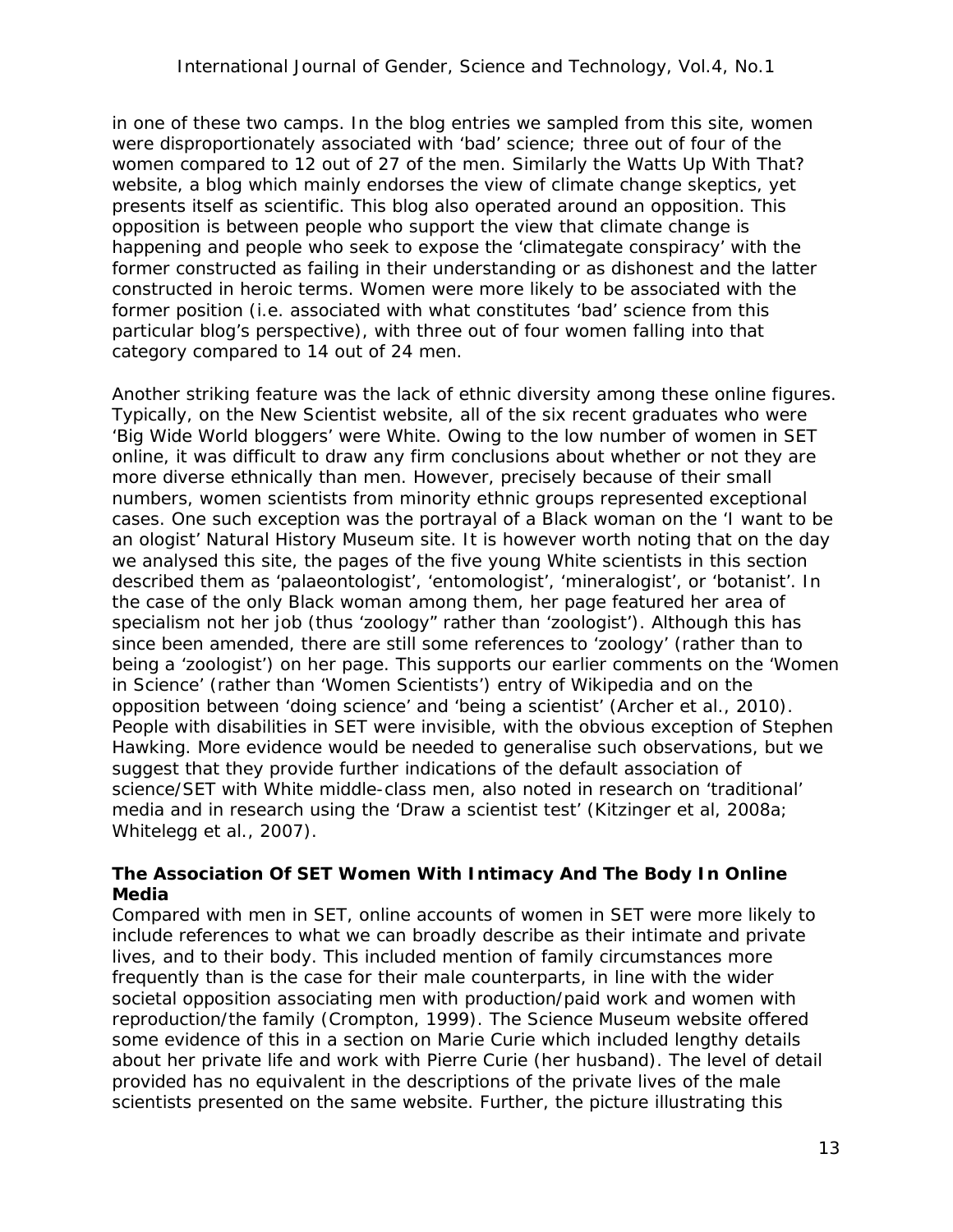section showed her standing behind Pierre Curie, her hand on his shoulder, both looking at a piece of uranium he is holding, a pose suggesting her reliance on and/or her support of him.

There was also greater emphasis on women's appearance and personality than is the case for men. Two articles published on the Guardian website, one about Jane Goodall and one about Susan Greenfield, included detailed accounts of their hair, clothing and accessories, as well as detailed information on their private lives and personality. In the article on Susan Greenfield, written shortly after her high profile departure from the Royal Institution, she was described as driven by ambition and her own goals rather than by interests related to science. The piece, suggestively titled 'Good bye to a not-so-good scientist', included limited material on Greenfield's work and concluded with the words: 'I wish she had behaved more like a real scientist'. That the author of this particular piece was a woman also indicates the importance of avoiding simplistic assumptions about men and women authors' treatment of women. The Guardian piece about Jane Goodall also included detailed information about her appearance, such as: 'Jane Goodall, grey in complexion but resplendent in a red shawl, is sitting on the sofa in a dimly lit room in west London'. Her portrayal was akin to that of a saintly figure, in sharp contrast with the sexualised and somewhat demonised construction of Susan Greenfield, on the same website. The article referred to Goodall's comparison to Mother Teresa by another journalist, something described by the author as a 'good description: she combines stateliness with a kind of holiness, her religion a predominantly green one'. This particular focus on women's appearance and personality echoed work by Jenny Kitzinger and colleagues (Haran et al., 2007; Kitzinger et al., 2008a) who found, in their similar study of 'traditional media', that journalists were more likely to comment on appearance when writing about women scientists than men scientists. Similarly, they found that descriptions of women as 'sexy' and 'glamorous' may jeopardise their scientific status.

Another prominent feature of online discourses of gender in SET was the sexualisation of women. This related to two of the patterns already discussed: their positioning in the private and domestic realm and their association with physical bodies as opposed to abstract intellects. It can also be understood as part of the 'general sexualization of culture, or the mainstreaming of sexuality' and more specifically to 'pornification', the blurring of the boundaries between pornography and the mainstream of popular culture (Paasonen et al., 2007: 8). The most extensive examples of this were found on the Web 2.0 sites, driven by user content and with limited editorial input: YouTube and Twitter. Although the sexualisation of women is endemic in popular culture (Redfern and Aune, 2010), our findings suggested that the informal side of the web and the production of user content, facilitate this. This was evidenced in the responses to Tamzin Outhwaite's<sup>[5](#page-19-4)</sup> BBC programme on dolphins (posted on YouTube). The programme did contain a large number of shots of Outhwaite wearing a bikini (suggesting her role is partly ornamental) and contained two sexualised comments from her, such as when she jokingly suggested that a dolphin is wolf-whistling her. However, this did not explain the eight comments from the 55 left at the time of sampling that objectified her by discussing her sexual attributes and comparing the video with pornography.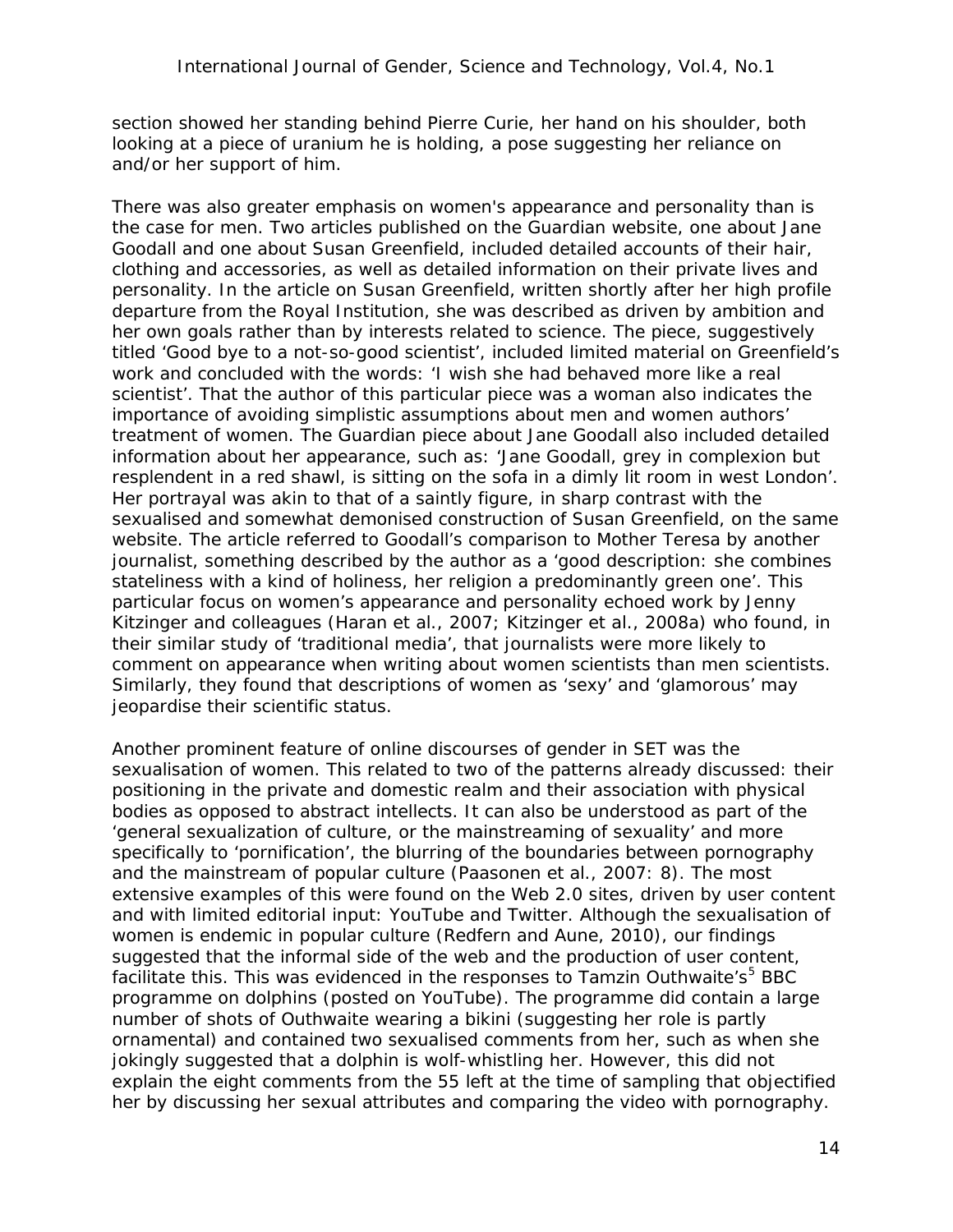Although similar work by Jenny Kitzinger and colleagues (2008b) also found evidence of sexualisation of women scientists, it was not equivalent to what we have found in some of the user-generated material. Strikingly, coming back to this particular example, there were no asexual positive comments on the page about Outhwaite (although there are a few negative comments without sexualisation) and no other people in the programme were mentioned. Findings from the other show analysed on YouTube and from the Twitter website echoed this. Two of the three women and none of the three men we looked at attracted sexualised tweets. For example Ada Lovelace was said to have the 'sexiest programmer name ever', while someone tweeted that he 'is taking Dr Alice Roberts to bed'. Although sexualisation was most blatant on the informal sites, we also found it in less obvious forms on the institutionalised websites. Notably, the foregrounding of women as (sexual) partners of men, exemplified in the representation of Marie Curie discussed above, was a sexualisation of her by positioning her as a wife in a heterosexual marriage. While sexualisation is not specific to women in SET, it is particularly problematic here because of the low number and tokenistic status of SET women online.

#### **CONCLUSIONS**

Previous research on online media has highlighted that these can contribute to the reproduction of gender arrangements, while others have commented on the transformative power of the internet in favour of more egalitarian gender regimes. Pursuing this line of enquiry, our paper highlights how the gender regimes of the particular online spaces we explored failed to generate a gender equitable view of scientists. A key finding in relation to the discursive constructions of women scientists which circulate on these websites relates to the muting of women's voices, through their relative invisibility and their positioning as science communicators. Another finding consists of their peripheral and subordinate positioning, for example when they are not central to a storyline, or are positioned as 'assistants' or junior scientists. The study also provides evidence of the association of women scientists with areas of science culturally defined as 'feminine', as well as with the body and the private sphere. In some instances, we found that these discursive constructions of women scientists also reproduced the widespread hierarchy between the 'masculine' and the 'feminine' through women being more likely than men to be associated with the idea of 'bad science'.

While, broadly, these discourses reproduce the existing dichotomy and hierarchy between men and women, the 'masculine' and the 'feminine', present in the wider gender order within Western societies (see, for example, Héritier, 2002), these online discourses do not have the same prominence on all websites. First, the sampled websites have distinctive gender regimes with significant differences between them in relation to the presence of women scientists, which goes from their total absence to women representing a significant minority of scientists. Second, some websites maintain a conservative gender regime based on the marginalisation or 'othering' of women, for example through their peripheral positioning or their sexualisation. In particular, blogs and user-generated materials often included evidence of aggressive and sexualised comments, something not so apparent in research about traditional media (Kitzinger, 2008a). These exchanges are often characterised by the general assumption that users are men (this is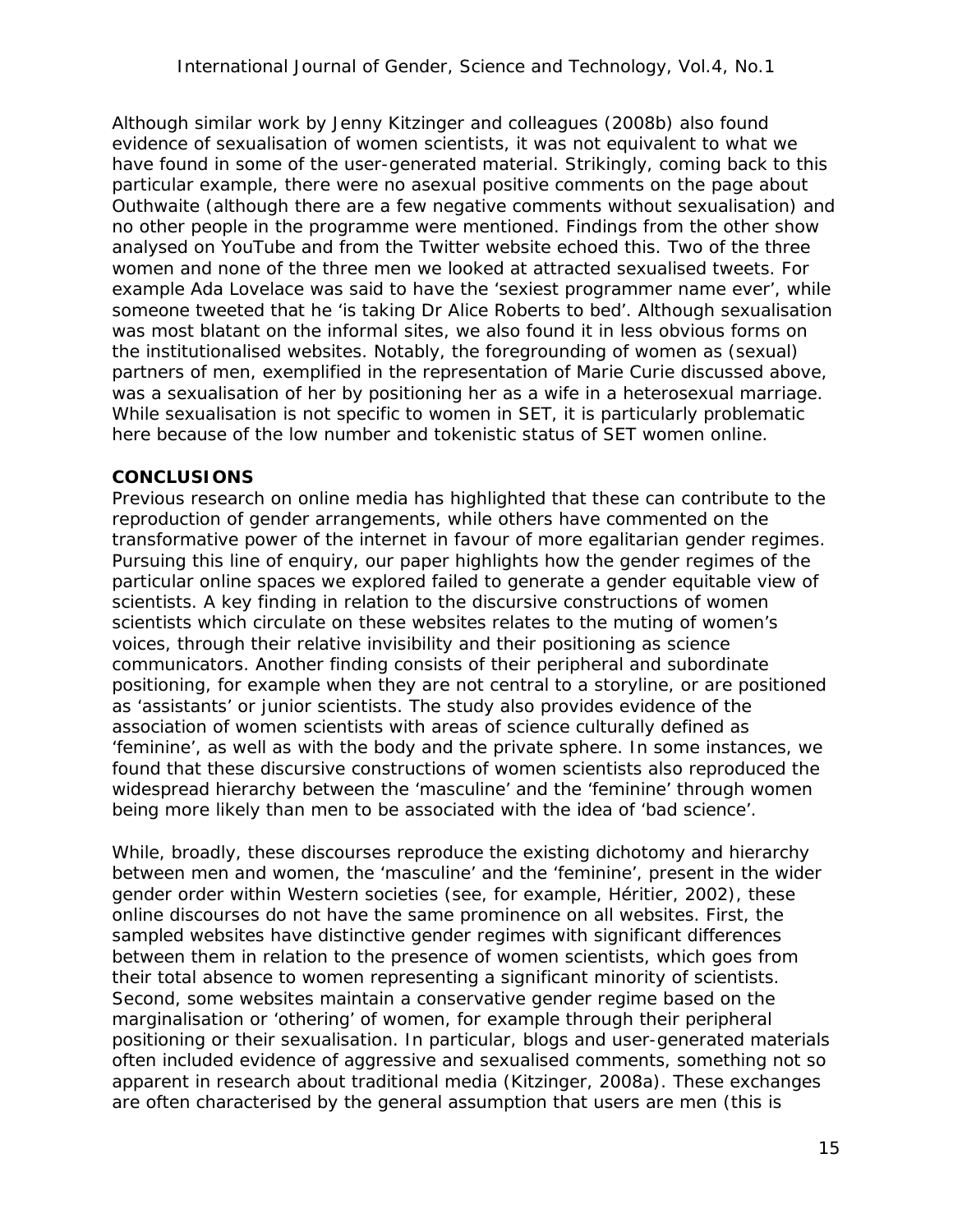encapsulated, for example, in the default use of terms such as 'man' and 'dude' to refer to fellow users on YouTube and RichardDawkins.net). They also commonly construct male homosexuality as a devalued form of masculinity (Connell, 1995), for example through the use of 'gay' as an insult, as identified in our study. Another important finding from this study is that there does not appear to be a clear relationship between the numerical presence of women scientists on these websites and the way women scientists are represented. For example, while the Science so What? website only features a small number of women scientists, women and men scientists are portrayed in very similar ways. This website also makes reference to the Women Into Science and Engineering (WISE) campaign and calls for less stereotyping for girls in relation to career choice. This suggests that, to be the most effective, policy intervention should focus on increasing the visibility of women scientists *and* on encouraging the producing of egalitarian representations of men and women scientists, as one aspect does not necessarily derive from the other.

Finally, it is worth remembering here that 'where there is power, there is resistance, and yet, or rather consequently, this resistance is never in a position of exteriority in relation to power' (Foucault, 1990: 95). In this respect, for example, even *in* the spaces where the dominant discourses unfold, there is room for the emergence of counter-discourses. For example, the voicing of SET by women which we have already commented on, may reiterate some gendered associations, yet, gives them the opportunity to 'reshape' old discourses and 'articulate' new ones (Hall, 1986), as the transmission of knowledge is never completely distinct from its production. Similarly, while Wikipedia may be described as a prevalently 'masculine' order, all those with access to the appropriate technology are able to edit content and eventually to create entries voicing counter-discourses. Moreover, the smallscale study on which this paper draws has focused on some of the most popular websites. Although popularity, in the sense of having a mass audience, is an important criterion, our prioritisation of this meant that we were unable to include many of the more original representations of women in SET. It would be of particular interest to explore, for example, feminist websites aiming to promote women in SET. While we have highlighted here the reproductive power of some of the discourses which circulate in online SET texts, such research would complement ours and contribute to a better understanding of the conditions facilitating a shift towards a more egalitarian SET sector.

#### **ACKNOWLEDGEMENTS**

We would like to thank the UKRC for funding this research and Anna Zalevski, Gill Kirkup, Liz Whitelegg and Ruth Wilson who acted as critical friends throughout the study. We are also very grateful to the participants in this research, to the gatekeepers who facilitated their participation and to Arani Ilakuberan, the study's administrator. Last but not least, thank you to Uvanney Maylor who commented on a draft of this paper, and to the two reviewers.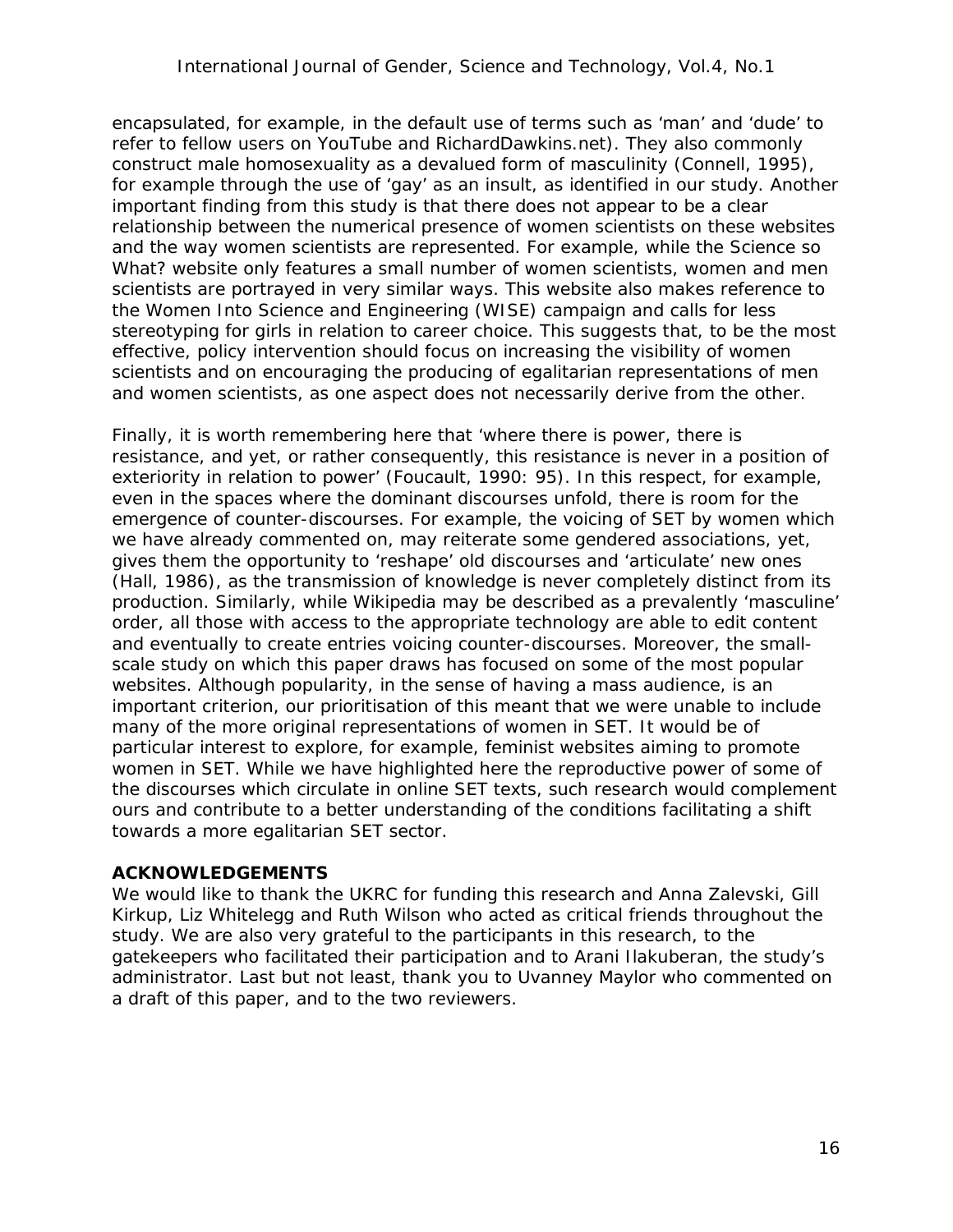#### **REFERENCES**

Acker, J. (1992) 'Gendering organizational theory', In A. J. Mills et P. Tancred (eds.) *Gendering Organizational Analysis,* Newbury Park, Sage.

Archer, L. and Francis, B. (2006) 'Challenging classes? Explaining the role of social class with the identities and achievements of British Chinese pupils', *Sociology*, vol. 40, no. 1, pp. 29- 49.

Archer, L., DeWitt, J., Osborne, J., Dillon, J., Willis, B. & Wong, B. (2010) '"Doing" Science versus "Being" a Scientist: Examining 10/11 year old School Children's Constructions of Science Through the Lens of Identity', *Science Education*, vol. 94, no. 4, pp. 617-639.

Boseley, S. (2010) 'Websites told to remove material promoting self-harm', http://www.guardian.co.uk/society/2010/mar/12/self-harm (accessed 16 March 2010).

Carstensen, T. (2009) 'Gender Trouble in Web 2.0: Gender Relations in Social Network Sites, Wikis and Weblogs', *International Journal of Gender, Science and Technology*, vol. 1, no. 1, pp. 106-127.

Connell, R. (1987) *Gender and Power*, Cambridge, Polity Press.

Connell, R. (1995) *Masculinities*, Cambridge, Polity Press.

Crompton, R. (ed.) (1999) *Restructuring Gender Relations and Employment: The Decline of the Male Breadwinner*, Oxford, Oxford University Press.

Damarin, S. (2000) 'The mathematically able as a marked category', *Gender and Education*, vol. 12, no. 1, pp. 69–85.

Danielsson, A. T. (2009) *Doing Physics - Doing Gender: An Exploration of Physics Students' Identity Constitution in the Context of Laboratory Work*, Uppsala, Uppsala Universitet.

European Commission (2009) *She Figures 2009: Statistics and Indicators on Gender Equality in Science*. [pdf] Luxembourg: Publications Office of the European Union. Available at: [http://ec.europa.eu/research/science](http://ec.europa.eu/research/science-society/document_library/pdf_06/she_figures_2009_en.pdf)[society/document\\_library/pdf\\_06/she\\_figures\\_2009\\_en.pdf](http://ec.europa.eu/research/science-society/document_library/pdf_06/she_figures_2009_en.pdf) [Accessed 12 December 2011].

Flicker, E. (2003) 'Between brains and breasts - women scientists in fiction film: on the marginalization and sexualization of scientific competence', *Public Understanding of Science*, vol. 12, no. 3, pp. 307-318.

Floyd, C., Kelkar, G., Klein-Granke, S. & Limpangog, C. (2002) *Feminist Challenges*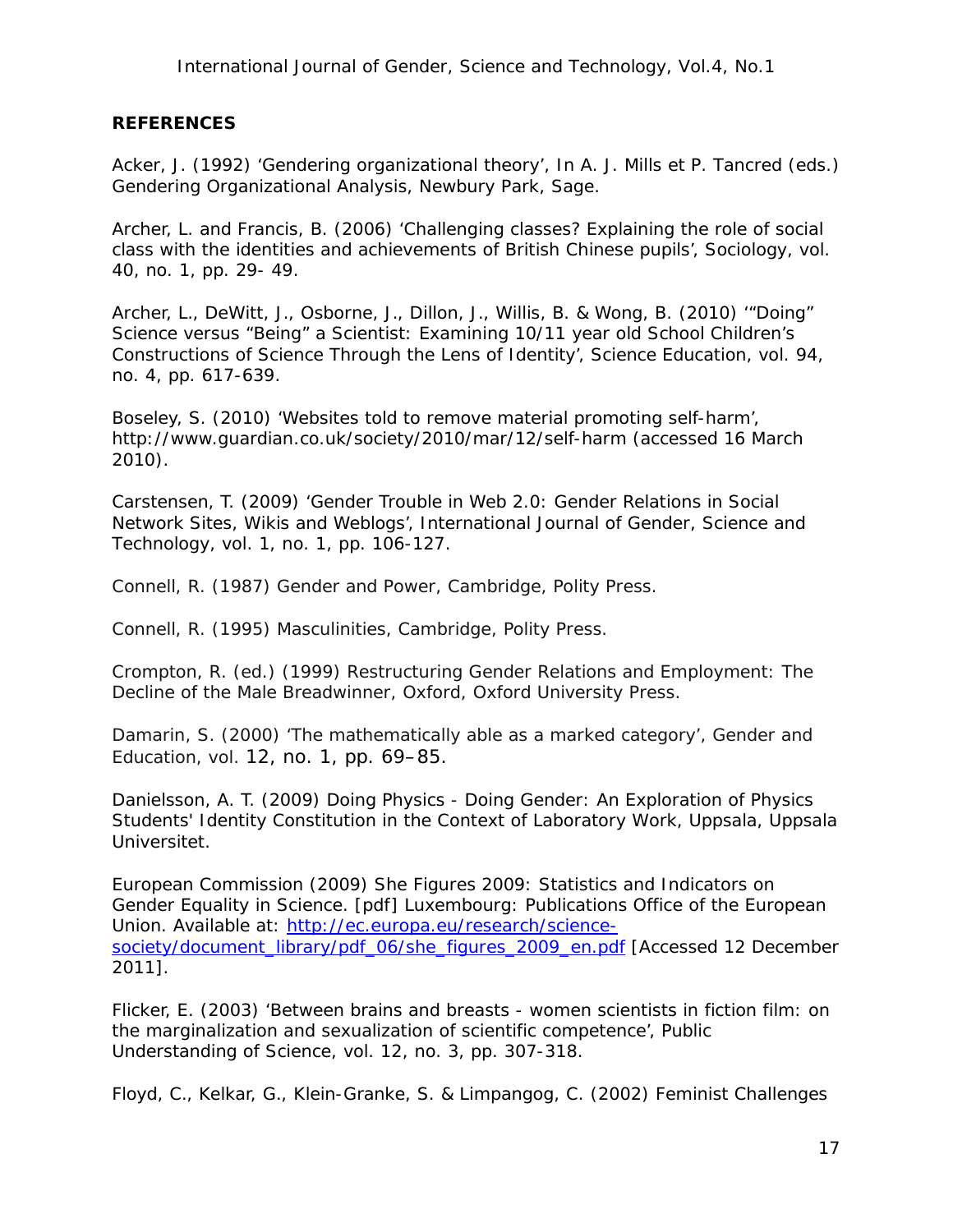*in the Information Age*, Hamburg, Leske & Budrich.

Foucault, M. (1972) *The Archaeology of Knowledge*, London, Routledge.

Foucault, M. (1990) *History of Sexuality, Volume 1*, New York, Vintage Books.

Gee, J. P. (2007) *Good Video Games + Good Learning*, New York, Peter Lang Publishing.

Gee, J. P. and Hayes, E. R. (2010) *Women and Gaming: The Sims and 21st Century Learning,* New York, Palgrave MacMillan.

Hall, S. (1986) 'On postmodernism and articulation: an interview with Stuart Hall, edited by Lawrence Grossberg', *Journal of Communication Inquiry*, vol. 10, no. 2, pp. 45-60.

Hall, S. (1973) *Encoding and Decoding in the Television Discourse*, Birmingham University, Centre for Cultural Studies.

Haran, J., Chimba, M., Reid, G. & Kitzinger, J. (2007) *Representing Women Scientists in Film and Television Drama, Dramadoc and Documentary*, Bradford, UKRC.

Haraway, D. (1991) 'A cyborg manifesto: Science, technology, and socialistfeminism in the late twentieth century', in Haraway, D. *Simians, Cyborgs and Women: The Reinvention of Nature*, New York, Routledge.

Haraway, D. (1997) *[ModestWitness@SecondMillenium.FemaleManMeetsOncoMouseTM](mailto:ModestWitness@SecondMillenium.FemaleManMeetsOncoMouseTM)*, London, Routledge.

Héritier, F. (2002) *Masculin/Féminin II. Dissoudre la Hiérarchie*, Paris, Odile Jacob.

Internet World Stats (2011) *Internet World Stats* (Available at: [http://www.internetworldstats.com/eu/uk.htm\).](http://www.internetworldstats.com/eu/uk.htm)) Accessed 22 November 2011.

Johnson, S. (2006) *Everything Bad is Good for You*, London, Penguin.

Kendall, L. (2002) *Hanging Out in the Virtual Pub: Masculinities and Relationships Online*, Berkeley, University of California Press.

Kitzinger, J., Haran, J., Chimba, M. & Boyce, T. (2008a) *Representing Women in Science, Engineering And Technology: Female Scientists' Views and Experiences of the Media,* Bradford, UKRC.

Kitzinger, J., Chimba, M., Williams, A., Haran, J. & Boyce, T. (2008b) *Newspaper Representation of Male and Female Scientists in Science, Engineering and*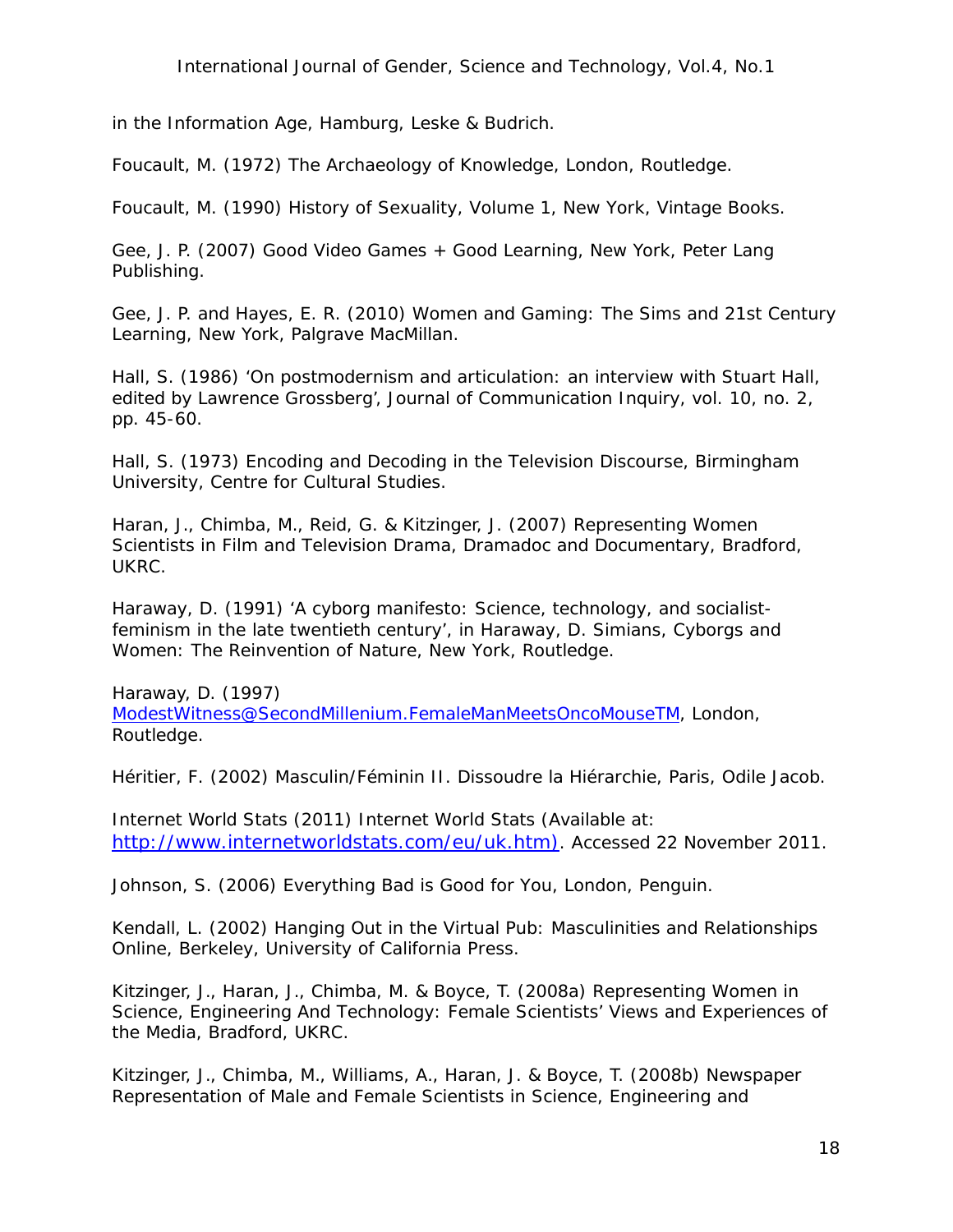*Technology,* Bradford, UKRC.

Latour, B. (Ed) (1987) *Science in Action: How to Follow Scientists and Engineers Through Society*, Cambridge, MA, Harvard University Press.

Leathwood, C. and Read, B. (2008). *Gender and the Changing Face of Higher Education: A Feminized Future?,* Open University Press, Milton Keynes.

Le Feuvre, N. (2003) 'Le genre comme outil d'analyse sociologique', In D. Fougeyrollas-Schwebel, D. Plante, M. Riot-Sarcey et C. Zaidman (eds.) *Le Genre comme Catégorie d'Analyse: Sociologie, Histoire, Littérature,* Paris, L'Harmattan.

Litosseliti, L. (2006). *Gender and Language: Theory and Practice,* London, Hodder Education.

Livingstone, S. and Haddon, L. (2009) *EU Kids Online: Final Report*, London, LSE.

Lloyd, G. (1993) *The Man of Reason: 'Male' and 'Female' in Western Philosophy*, London, Routledge.

Mateos de Cabo, Ruth; Gimeno, Ricardo; Martínez, Miryam and López, Luis (2011) *Perpetuating gender stereotypes via the internet? an analysis of the women's presence in Spanish online newspapers*. [http://mpra.ub.uni](http://mpra.ub.uni-muenchen.de/33557/)[muenchen.de/33557/.](http://mpra.ub.uni-muenchen.de/33557/) Accessed 6 October 2011.

Mendick, H. & Moreau, M. P. (2010) *Monitoring the Presence and Representation of Women in SET Occupations in UK Based Online Media,* Bradford, UKRC.

Mendick, H., Epstein, D. and Moreau, M. P. (2008a) *End of Award Report: Mathematical Images and Identities: Education, Entertainment, Social Justice*, Swindon, Economic and Social Research Council.

Mendick, H., Moreau, M.P. and Hollingworth, S. (2008b) *Mathematical Images and Gender Identities: a report on the gendering of representations of mathematics and mathematicians in popular culture and their influences on learners*, Bradford, UKRC.

Mendick, H., Moreau, M.P. & Epstein, D. (2009) 'Special cases: neoliberalism, choice and mathematics education', in: L. Black, H. Mendick & Y. Solomon (eds) *Mathematical Relationships in Education: Identities & participation,* New York, Routledge.

Moreau, M.P., Mendick, H. and Epstein, D. (2010) 'Constructions of mathematicians in popular culture and learners' narratives: a study of mathematical and nonmathematical subjectivities', *Cambridge Journal of Education*, vol. 40, no. 1, pp. 25-38.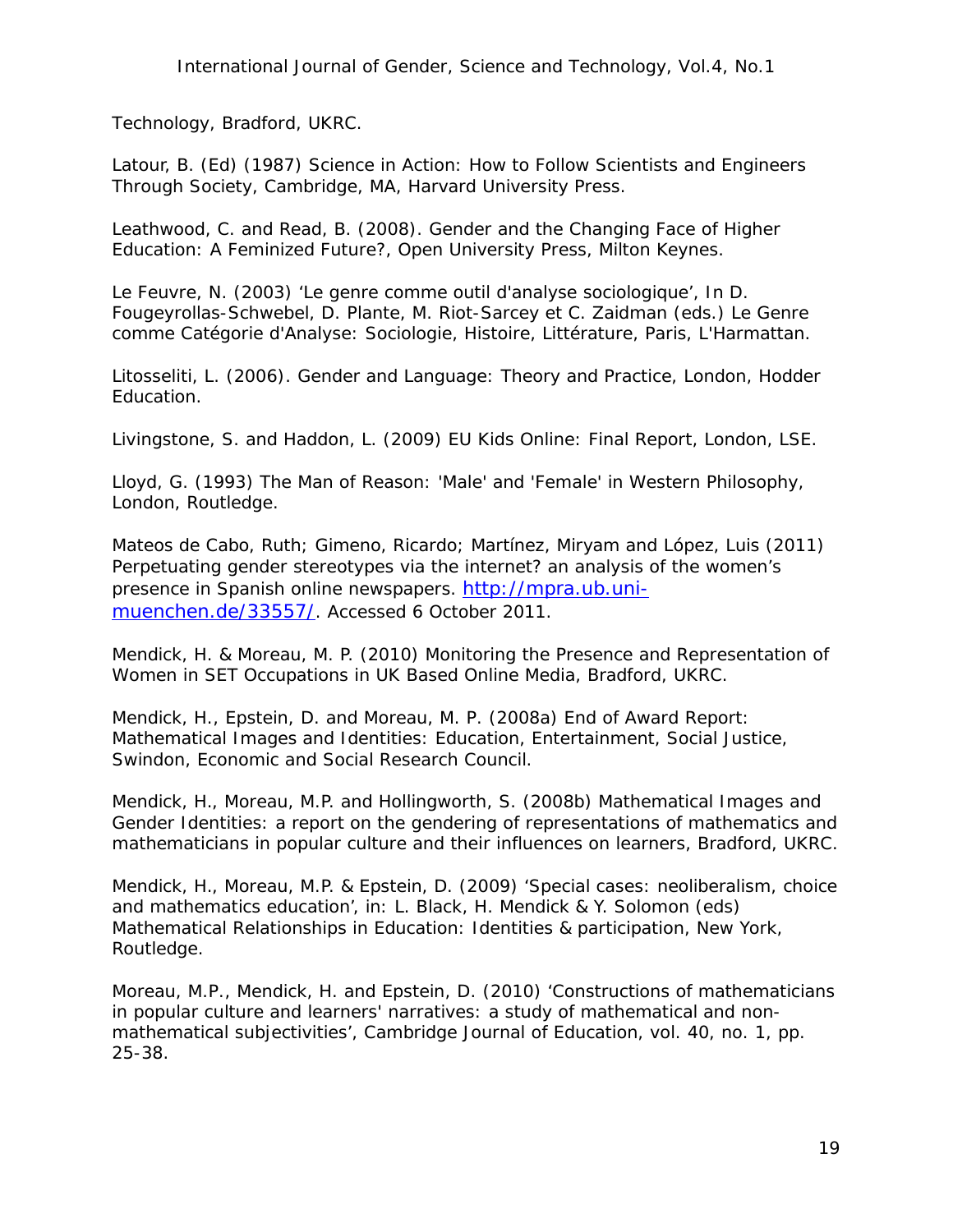Murphy, P. and E. Whitelegg (2006) *Girls in the Physics Classroom: A Review of Research on the Participation of Girls in Physics*, London, Institute of Physics.

Oakley, A. (2000) *Experiments in Knowing: Gender and Method in the Social Sciences,* Cambridge, Polity Press.

Paasonen, S., Nikunen, K. and Saarenmaa, L. (2007) 'Pornification and the education of desire', in S. Paasonen, K. Nikunen and L. Saarenmaa (eds) *Pornification: Sex and Sexuality in Media Culture*, Oxford/New York, Berg.

Phipps, A. (2008) *Women in Science, Engineering and Technology: Three Decades of UK Initiatives,* Stoke-on-Trent, Trentham.

Redfern, C. and Aune, K. (2010) *Reclaiming the F Word: The New Feminist Movement*, London, Zed Books.

Royal, C. (2009) *Gendered Spaces and Digital Discourse: Framing Women's Relationship with the Internet*, VDM Verlag, Berlin.

Silverberg, A. (2006) 'Alice in Numb3rland', *Focus*, Vol. 26, no. 8, pp. 12-13.

Skeggs, B. (1997) *Formations of Class and Gender*, London, Sage.

Spender, D. (1985) *Nattering on the Net: Women, Power and Cyberspace*, North Melbourne, Spinifex Press.

Turkle, S. (1995) *Life on the Screen: Identity in the Age of Internet*, New York, Simon & Schuster Paperback.

UKRC (2010) *Statistics. Women and Men in Science, Engineering and Technology: The UK Statistics Guide 2010*. [http://www.theukrc.org/files/useruploads/files/final\\_sept\\_15th\\_15.42\\_ukrc\\_](http://www.theukrc.org/files/useruploads/files/final_sept_15th_15.42_ukrc_statistics_guide_2010.pdf) statistics\_quide\_2010.pdf (accessed 25 November 2011)

Wakeford, N. and Cohen, K. (2008) 'Fieldnotes in public: using blogs for research', in R. M. Lee, N. Fielding and G. Blank (eds) *The Sage Handbook of Online Reseach Methods*, London, SAGE.

Walker, M. (2001) 'Engineering identities', *British Journal of Sociology of Education*, vol. 22, no. 1, pp. 75-89.

Walkerdine, V. (2007) *Children, Gender, Video Games: Towards a Relational Approach to Multimedia*, London, Palgrave MacMillan.

Whitelegg, L., Holliman, R., Carr, J., Scanlon, E. & Hodgson, B. (2007) *(In)visible Witnesses: Investigating Gendered Representations of Scientists, Technologists, Engineers and Mathematicians on UK Children's Television,* Bradford, UKRC.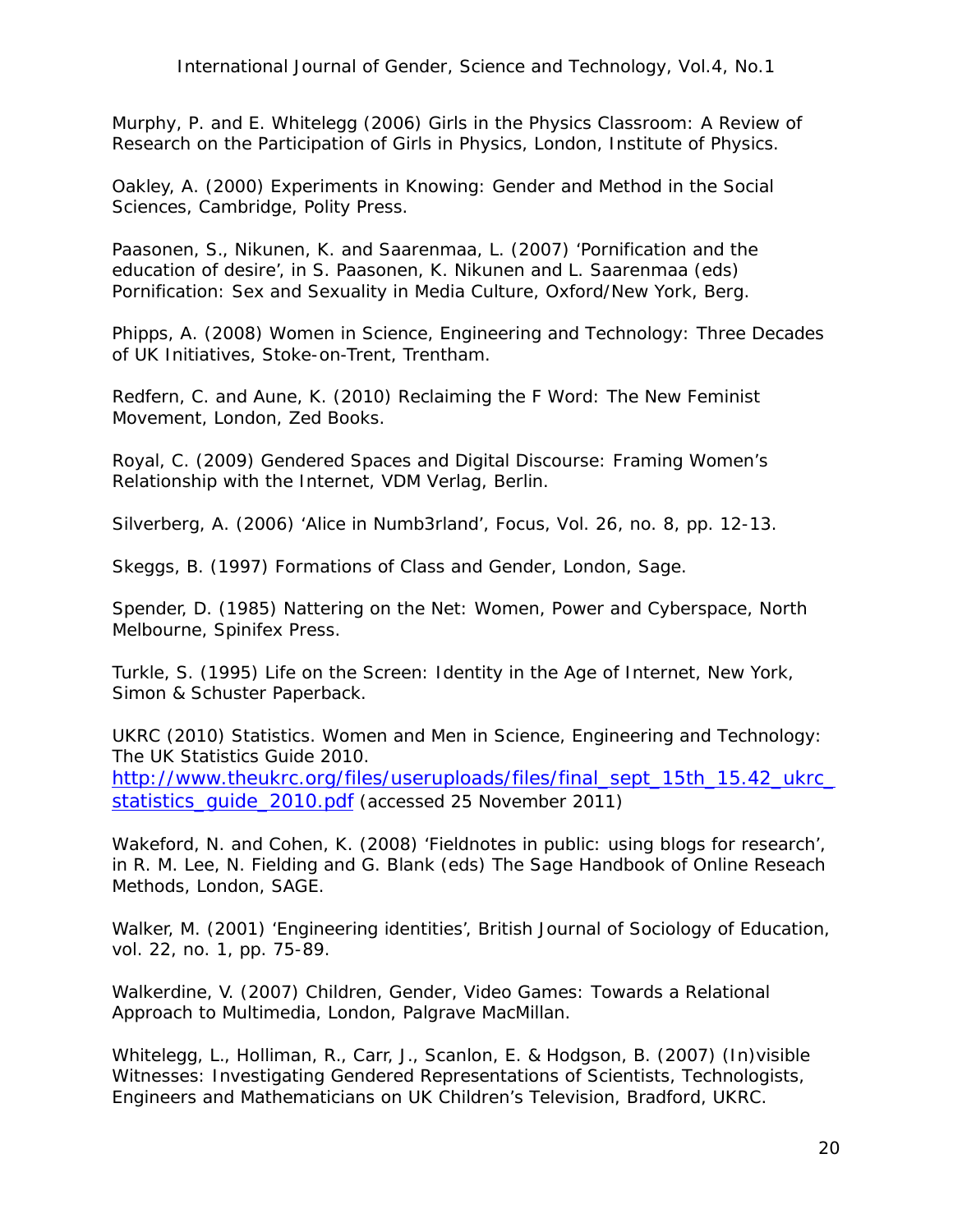## **APPENDIX**

Table 1. List of website and sampling processes.

| <b>The Guardian/The</b><br>Observer website<br><b>The Daily Mail/Sunday</b><br>Mail | These websites were sampled on two different days $(14th)$<br>and 29 <sup>th</sup> January 2010). We did a systematic search for<br>mentions of scientists in all articles featuring on the<br>homepages (or with a link on there), and then in the Science<br>section of the Guardian and the Science and Technology<br>section of the Mail, with a focus on the most recent articles.<br>sampled articles allow for readers to<br>Where<br>leave<br>comments, we analysed these. |
|-------------------------------------------------------------------------------------|------------------------------------------------------------------------------------------------------------------------------------------------------------------------------------------------------------------------------------------------------------------------------------------------------------------------------------------------------------------------------------------------------------------------------------------------------------------------------------|
| <b>BBC family of websites</b>                                                       | We looked at all material on the homepage including any<br>links to science content. We focused on the most recent<br>included<br>and<br>some<br>articles,<br>pages from<br>$h2g2$ ,<br>an<br>encyclopaedic project to which everyone can contribute. We<br>also looked at the programmes part of the website.                                                                                                                                                                     |
| <b>Channel 4 family of</b><br>websites                                              | We looked at the articles on the homepage, then focused on<br>those in the Science Technology & Environment section.                                                                                                                                                                                                                                                                                                                                                               |
| <b>Sky TV UK family of</b><br>websites                                              | We looked at the most recent articles on the homepage of<br>the website and in the Science and Technology section. We<br>also looked specifically at the articles on the homepage of<br>Discovery Channel (which is part of the Sky TV package)<br>and at the most active forums and blogs which were about<br>science or technology.                                                                                                                                              |
| YouTube                                                                             | We sampled two strands of content on this website. The first<br>was the Mentos and Diet Coke 'experiment', a widely viewed<br>YouTube phenomenon. The second was the Science and<br>Technology shows section, a new section on YouTube. We<br>focused on the two most viewed texts in this latter section<br>and also analysed the user comments.                                                                                                                                  |
| <b>Wikipedia</b>                                                                    | We analysed the Scientist entry, the Women in Science<br>entry, the Science Portal and an entry on Rosalind Franklin,<br>which was linked to from the Science Portal.                                                                                                                                                                                                                                                                                                              |
| <b>Twitter</b>                                                                      | We searched for specific names (in male/female pairs):<br>Richard Dawkins and Susan Greenfield (perhaps the most<br>prominent and controversial male and female UK scientists),<br>Alice Roberts and Robert Winston (both contemporary and<br>on television), Charles Babbage and Ada Lovelace<br>(comparative field, time, level of fame). We monitored<br>Twitter traffic for each person across two six day periods,<br>summarising the frequency and content of these.         |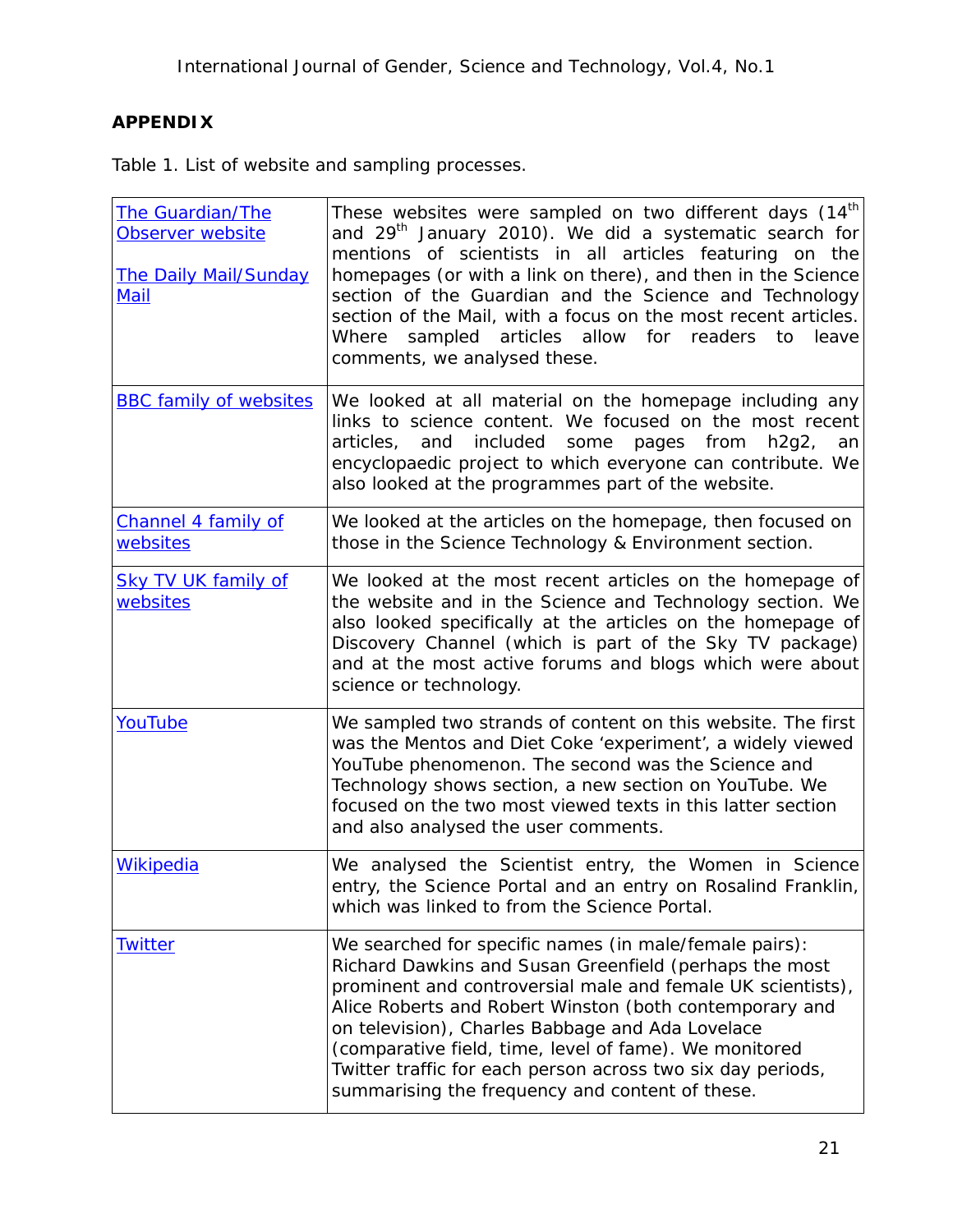| <b>New Scientist website</b>                      | We sampled the six most prominent articles from the New<br>Scientist home page and all the blog entries on the opening<br>page of the Big Wide World collection of recent science<br>graduate bloggers. We also looked at responses to the<br>articles/blog posts.                                                                                                                                              |
|---------------------------------------------------|-----------------------------------------------------------------------------------------------------------------------------------------------------------------------------------------------------------------------------------------------------------------------------------------------------------------------------------------------------------------------------------------------------------------|
| <b>Goldacre's</b><br>Ben<br>'Bad<br>Science' blog | We focused on the blog rather than the forums, marketing<br>materials and so on, since this is both literally at the centre<br>(of the homepage) and metaphorically at the centre of the<br>site's activities. We worked through the posts backwards<br>from 11th January 2010, analysing five posts and user<br>responses to these.                                                                            |
| everything                                        | Science - so what? So We sampled all the recent articles in the foregrounded<br>sections, including looking at any user comments on these.                                                                                                                                                                                                                                                                      |
| The Science<br><b>Museum</b><br>website           | We sampled a range of material, starting with the homepage<br>and the foregrounded sections (following links where<br>scientists were named). We also sampled some of the most<br>recent entries to the blogs from the Museum's curators. Most<br>of our analysis focused on the Online Stuff section, as it is<br>developed specifically for the website and contained many<br>mentions of scientists.         |
| The Natural History<br><b>Museum website</b>      | We explored systematically the foregrounded sections and<br>focused on the Education and Kids Only sections. These<br>included pages containing scientists from different areas,<br>talking about their career choice.                                                                                                                                                                                          |
| RichardDawkins.net                                | The coding for this site was done on 11th January 2010. In<br>terms of sampling, we focused on the most recent threads<br>with the highest number of posts. As numbers of scientists<br>mentioned were low, we also focused on particular<br>discussions of scientists, especially women scientists and<br>looked at two threads discussing these. However, these had<br>a limited number of posts and viewing. |
| Neuroskeptic blog                                 | We worked through the posts backwards from 13th January<br>2010, analysing five posts and user responses to these. This<br>site often cites papers, in which case only the scientist<br>named in the main blog was listed (e.g. Silverman in<br>Silverman et al) even though the full reference including all<br>co-authors is given at the bottom of the post.                                                 |
| <b>Watts Up With That?</b>                        | We analysed the most recent entry on the website (on 24th<br>January 2010) and responses to this.                                                                                                                                                                                                                                                                                                               |